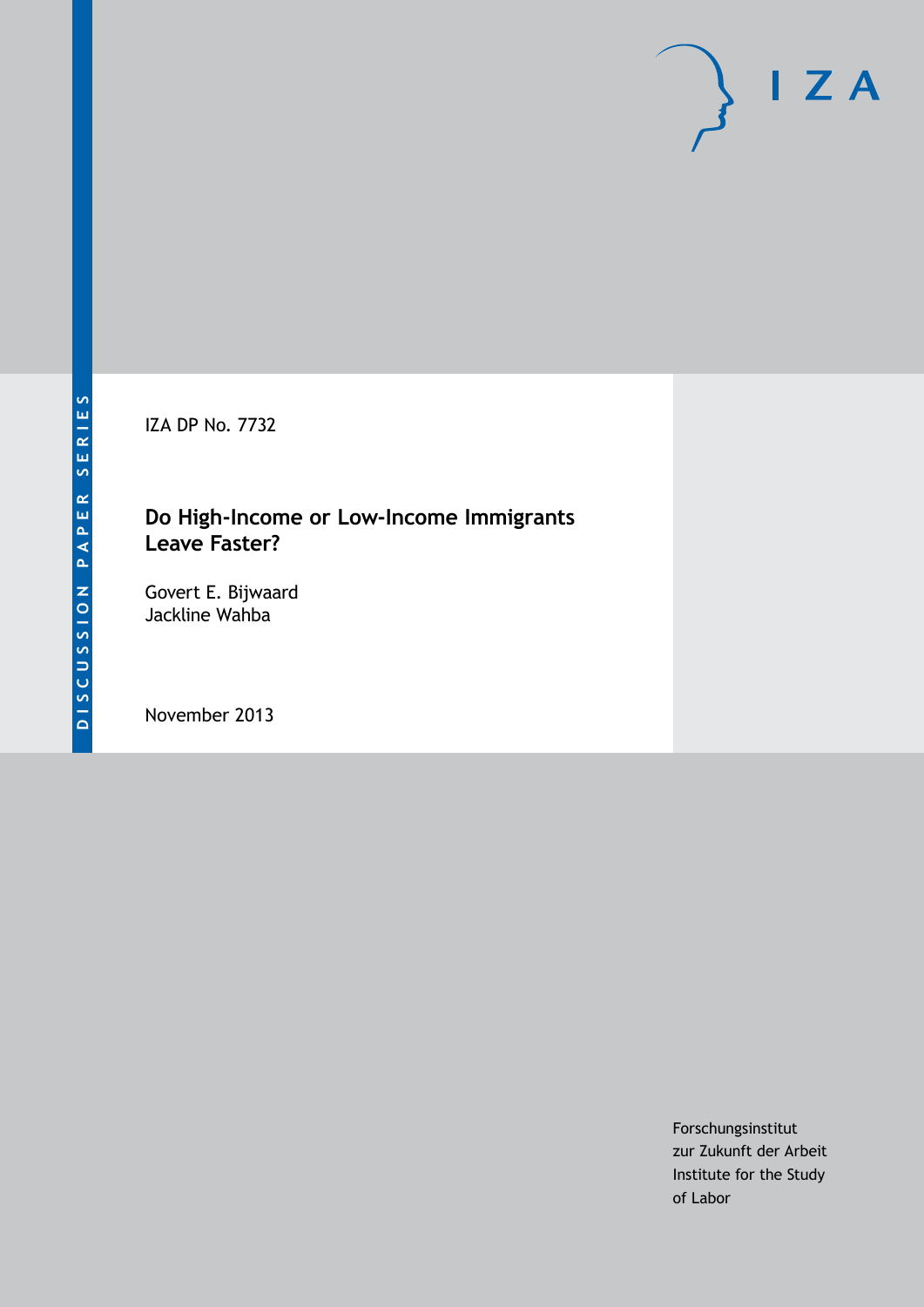# **Do High-Income or Low-Income Immigrants Leave Faster?**

# **Govert E. Bijwaard**

*Netherlands Interdisciplinary Demographic Institute (NIDI) and IZA*

# **Jackline Wahba**

*University of Southampton and IZA*

Discussion Paper No. 7732 November 2013

IZA

P.O. Box 7240 53072 Bonn **Germany** 

Phone: +49-228-3894-0 Fax: +49-228-3894-180 E-mail: [iza@iza.org](mailto:iza@iza.org)

Any opinions expressed here are those of the author(s) and not those of IZA. Research published in this series may include views on policy, but the institute itself takes no institutional policy positions. The IZA research network is committed to the IZA Guiding Principles of Research Integrity.

The Institute for the Study of Labor (IZA) in Bonn is a local and virtual international research center and a place of communication between science, politics and business. IZA is an independent nonprofit organization supported by Deutsche Post Foundation. The center is associated with the University of Bonn and offers a stimulating research environment through its international network, workshops and conferences, data service, project support, research visits and doctoral program. IZA engages in (i) original and internationally competitive research in all fields of labor economics, (ii) development of policy concepts, and (iii) dissemination of research results and concepts to the interested public.

<span id="page-1-0"></span>IZA Discussion Papers often represent preliminary work and are circulated to encourage discussion. Citation of such a paper should account for its provisional character. A revised version may be available directly from the author.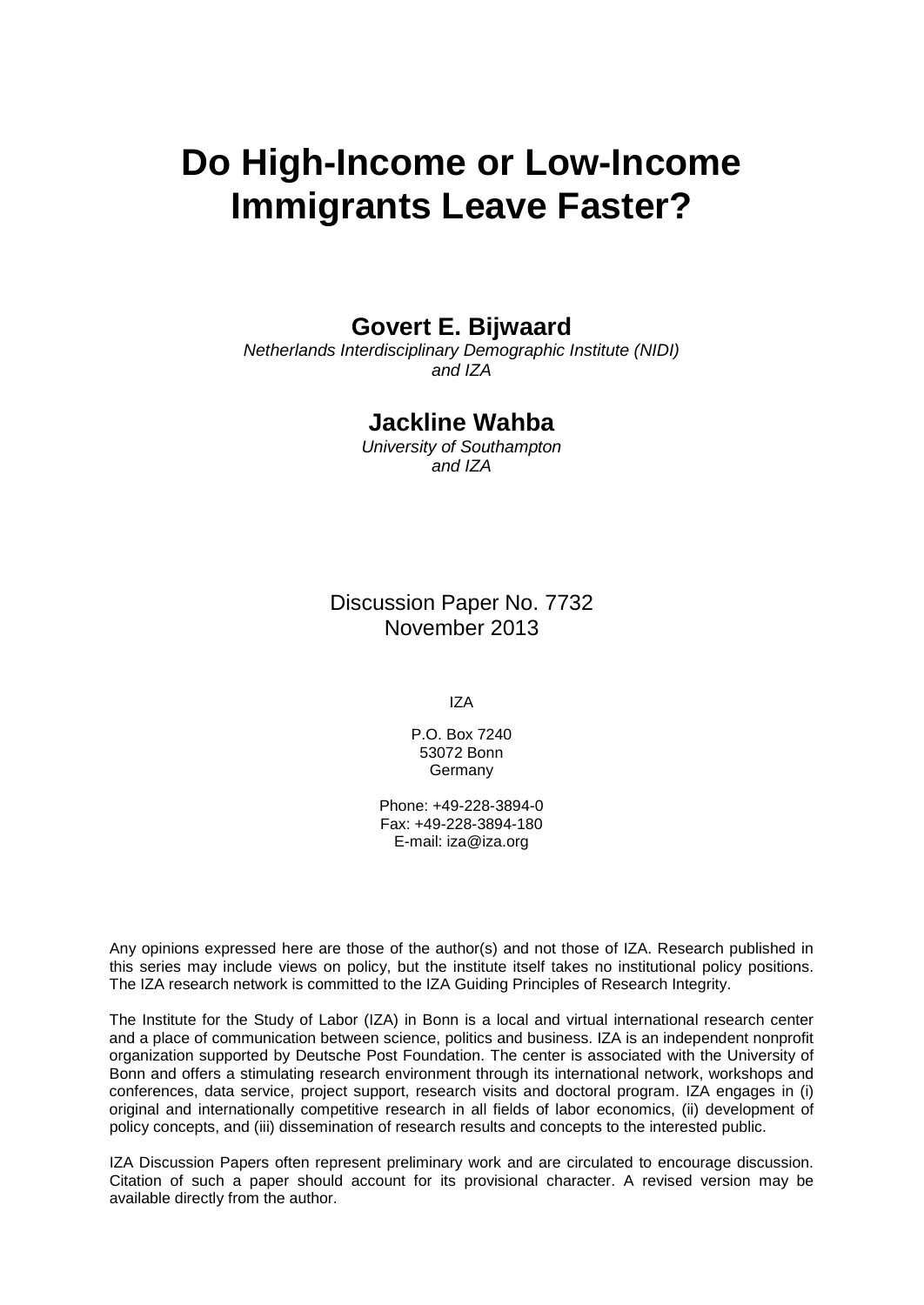IZA Discussion Paper No. 7732 November 2013

# **ABSTRACT**

# **Do High-Income or Low-Income Immigrants Leave Faster?[\\*](#page-1-0)**

We estimate the impact of the income earned in the host country on return migration of labor migrants from developing countries. We use a three-state correlated competing risks model to account for the strong dependence of labor market status and the income earned. Our analysis is based on administrative panel data of recent labor immigrants from developing countries to the Netherlands. The empirical results show that intensities of return migration are U-shaped with respect to migrants' income, implying a higher intensity in low- and highincome groups. Indeed, the lowest-income group has the highest probability of return. We also find that ignoring the interdependence of labor market status and the income earned leads to an overestimating the income effect on departure.

JEL Classification: F22, J61, C41

Keywords: migration dynamics, labour market transitions, competing risks, immigrant assimilation

Corresponding author:

Govert E. Bijwaard Netherlands Interdisciplinary Demographic Institute (NIDI) PO Box 11650 2502 AR The Hague The Netherlands E-mail: [bijwaard@nidi.nl](mailto:bijwaard@nidi.nl)

Financial support from the NORFACE research programme on Migration in Europe – Social, Economic, Cultural and Policy Dynamics and the Economic and Social Research Council [RES-167- 25-0678] is gratefully acknowledged. We thank Statistics Netherlands, Han Nicolaas in particular, for data support. We thank participants at the NORFACE Migration: Global Development/New Frontiers conference (London), the Sixth Worldbank International Conference on Migration and Development (Ifrane), the  $4<sup>th</sup>$  TEMPO Conference on International Migration (Nottingham) and,  $5<sup>th</sup>$  NORFACE Migration conference (Berlin) for helpful comments.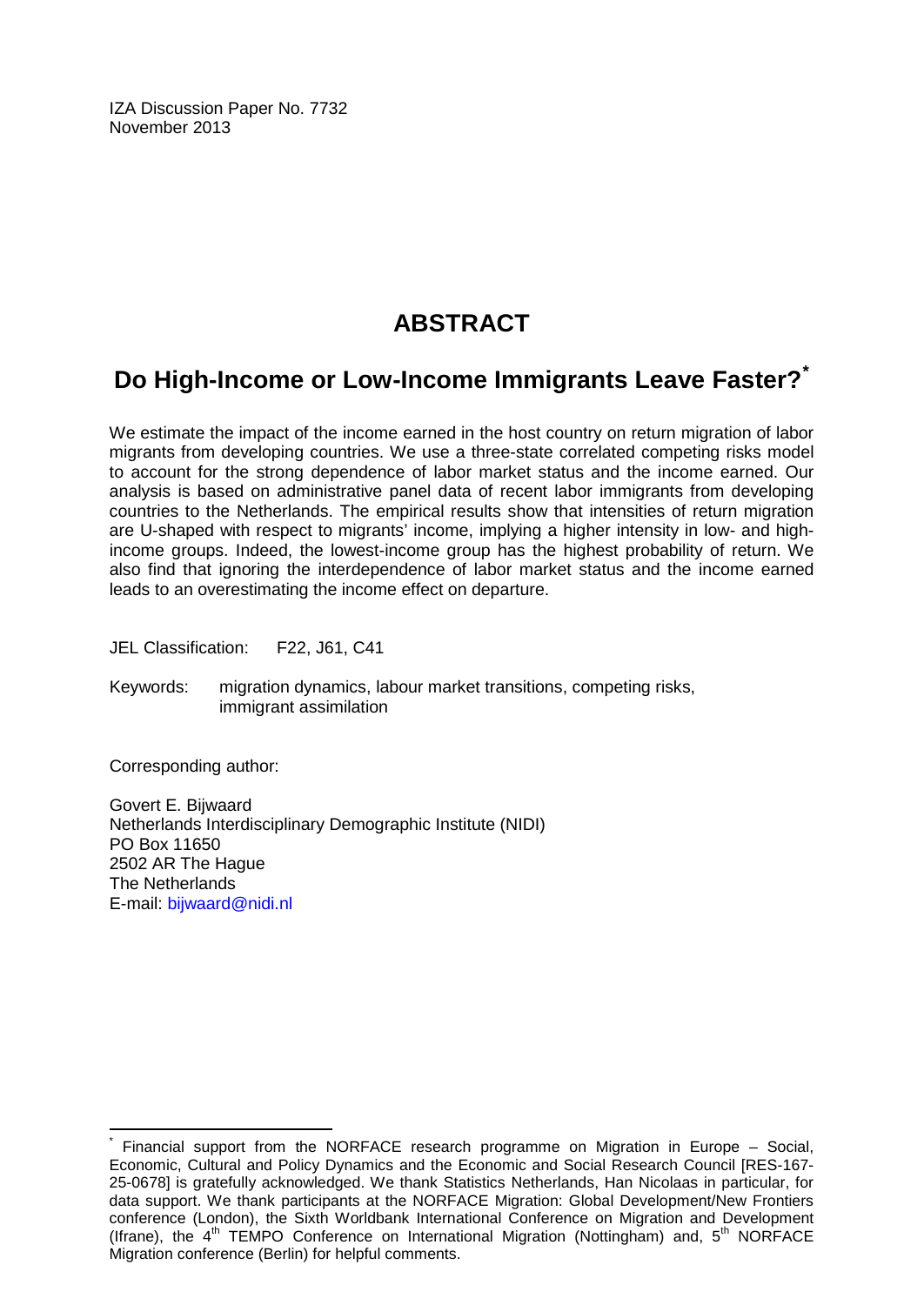## 1 Introduction

The literature on international migration is large and growing, but only recently attention has been paid to temporary migration as many migrants, in fact, return. The limited theoretical literature on return migration provides several explanations for why migrants return. On the one hand, return migration is seen as planned and part of optimal decision making to maximize total utility over the whole life cycle where return migration is motivated by locational preference for home country, e.g. consumption, or differences in relative prices in host and home country (e.g. Galor and Stark (1991) and Dustmann (1997)). Thus, migrants migrate temporarily to accumulate resources, or skills, for later use in the home country. On the other hand, another strand of this emerging literature sees return migration as unplanned and the result of failure either due to imperfect information about the host country in terms of labor market prospects or the cost of living, or the inability to fulfil the migration plans in terms of target savings (see Borjas and Bratsberg (1996)).

An interesting issue that has been understudied is the relationship between the migration duration and migrant's income abroad. Although there is a consensus that migration is driven by the wage differential between the host and the home country, the effect of wages (or income) on return migration is ambiguous. Migrants would, on the one hand, like to extend their stay overseas as a response to higher wages; on the other hand, the gain from staying longer abroad decreases. As a consequence, higher wages abroad may have a positive or a negative effect on migration duration.

This paper contributes to this literature by using unique data that circumvent several data problems encountered in previous studies. We use administrative data from the Netherlands, where we observe all immigrants who have entered the country between 1999 and 2007, and their motive for migration: whether for labor migration or otherwise, the timing of return and the exact detailed information on their labor market status and income. This enables us to address our question of interest on the effect of income on migration duration in a novel way that takes into account the changing nature of income experienced by migrants, and control for the correlation between the potential endogenous labor market status of the migrant and the return decision. Given the substantial heterogeneity between immigrants from different origins and the corresponding variation in the immigration policies that impact on the free movement of immigrants and hence their return migration, we limit our focus to labor immigrants from less developed countries (LDC).

The empirical evidence on the effect of income on migrant's duration abroad is rather limited due to lack of data and is mixed. For example, Borjas (1989) finds among the foreign-born in the United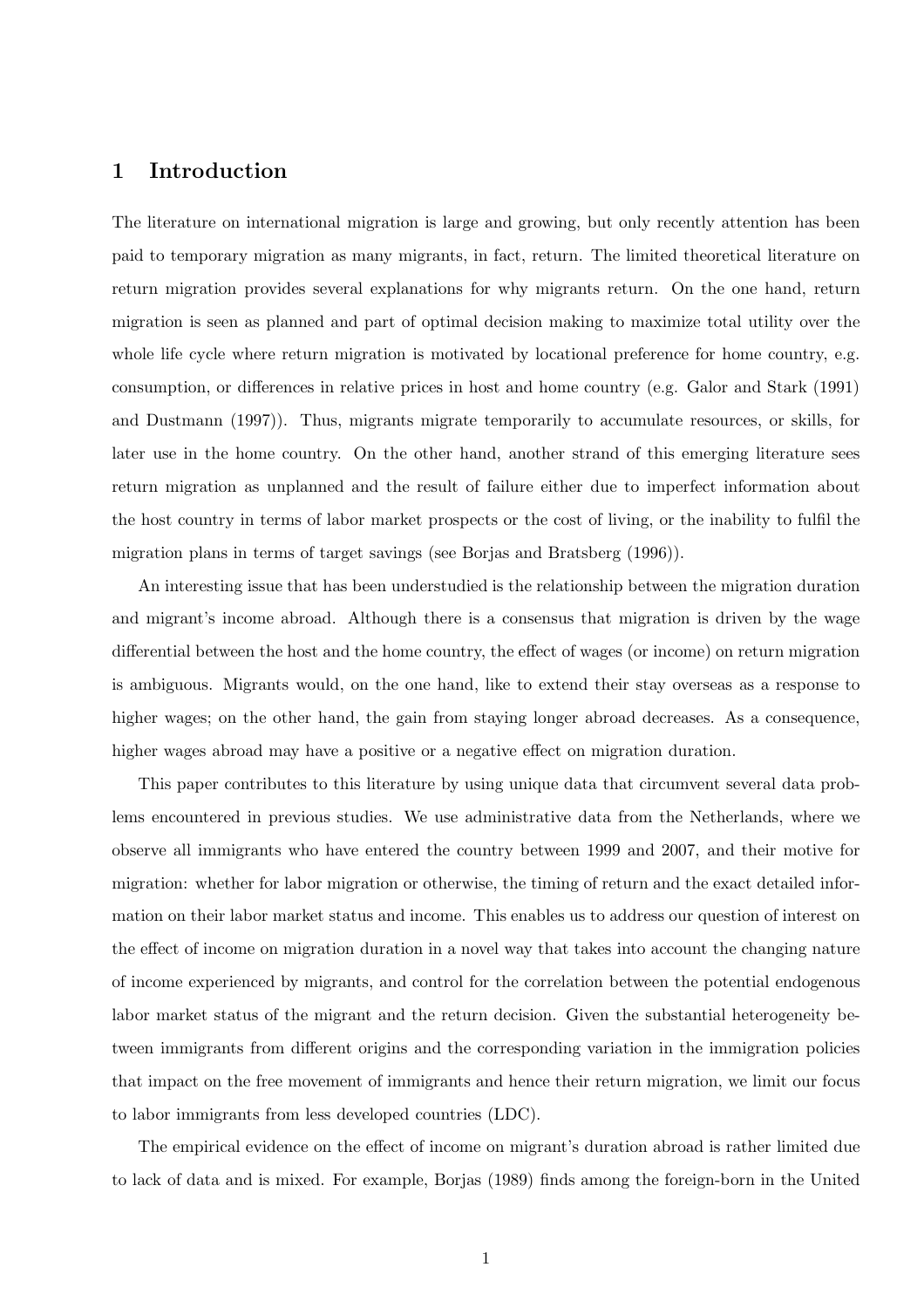States that higher earnings are associated with less return migration. By contrast, Dustmann (2003) shows that immigrants in Germany return earlier when the wage level in the host country increases, whilst Nekby (2006) finds a U relation between income and out-migration. However, Constant and Massey (2003) find no statistically significant relationship between earnings and migrant returns in Germany, although migrants who are unemployed are more likely to return. Furthermore, Gibson and McKenzie (2011) who successfully tracked down a high proportion of the very top performers in secondary school from 1976 to 2004 from three Pacific countries, find that narrow measures of income gains play a very minor role in determining which of the highly skilled return.

These previous papers relied on longitudinal data that suffer from high attrition rates and lack information on the exact timing of the migration moves and only reveal whether the migrant is still in the country at the interview date. We use data from Statistics Netherlands, which includes data on a monthly basis, the labor market status and income of the migrants. The timing of both labor market status changes and migration status changes allows us to construct the full labor market and migration history. The duration in each labor market state forms the basis of our analysis. Duration, or event history, models have been used extensively for demographic analysis but are rather limited in migration studies and analysis of return migration is even scarcer.

In this paper we investigate whether it is the high-income or low-income migrants who leave faster. We examine the extent to which the length of migration stay of migrants differs with regard to their initial income level in the host country. To account for the strong dependence between labor market status and income earned, we distinguish between three labor market statuses: employed, unemployed and non-participation and estimate a three-state correlated competing risks model. We control for unobserved correlated heterogeneity in the labor market and income earned at the host country, and migration processes. Given the diversity of immigrants' background, we limit the analysis to labor immigrants from developing countries since the behavior of those immigrants is paramount for policymakers. We also control for home country circumstances by using time varying GDP per capita and economic growth.

This analysis has a number of interesting and important implications for migration policies. Who leaves faster? Is it the 'successful' migrants or the 'unsuccessful' ones? Our empirical results show that return intensities are U-shaped with respect to income, implying a higher intensity in low- and high- income groups. Indeed, the findings suggest that the low-income group has the highest intensity of return. This U shape is found at different migration durations, although the intensities of return decline after 5 - 6 years in the Netherlands. Interestingly, our simulations comparing immigrants from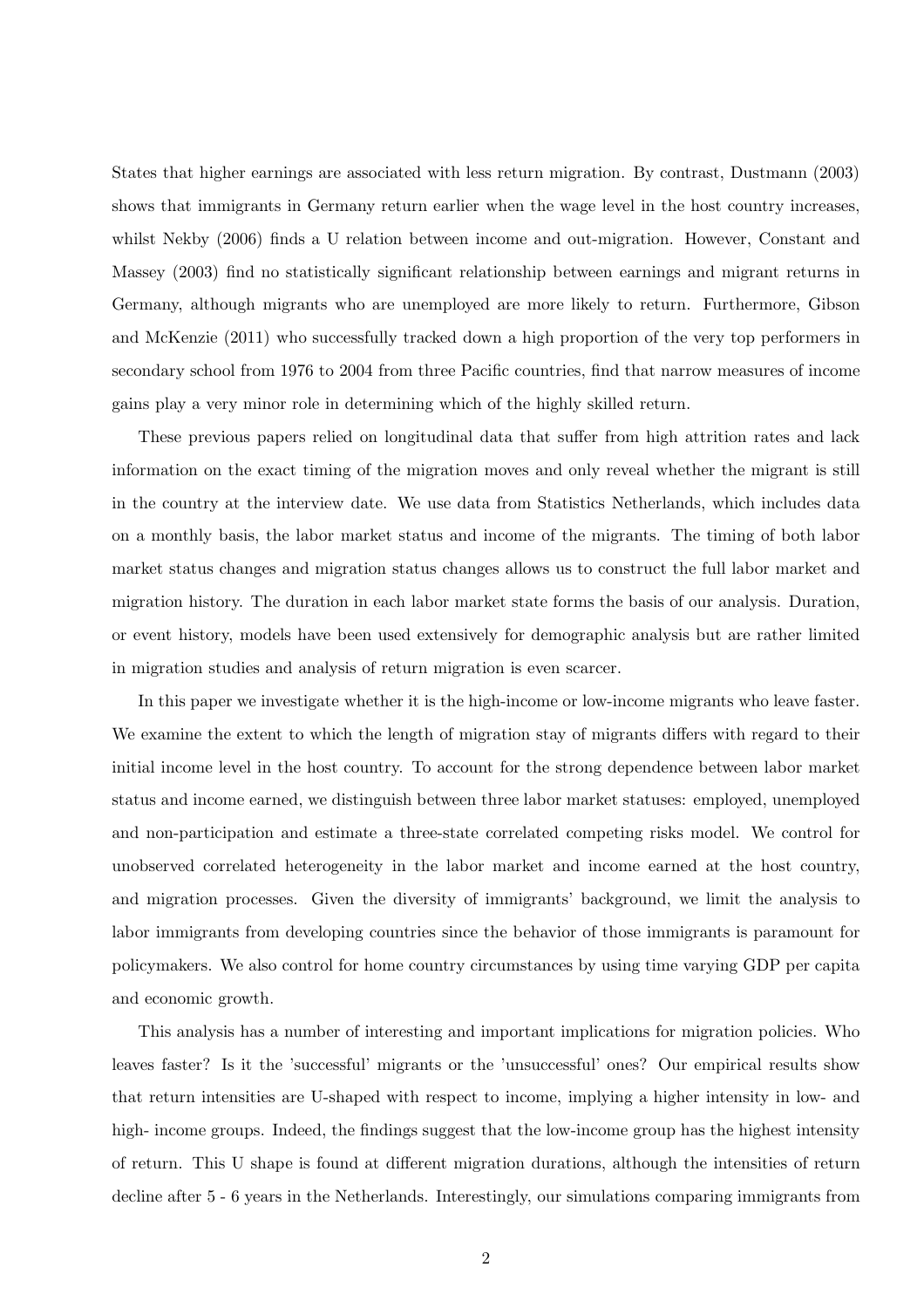the main five less developed countries of origin (India, China, Turkey, South Africa and Morocco) find consistent evidence of this U-shaped relationship between initial income and return, with the lowestincome group having the highest intensity, followed by the high income groups. This is consistent with having successful high-income migrants leaving once they have earned their savings or human capital accumulation targets, whilst at the same time, the low-income migrants returning as a result of their limited success. These findings provide evidence of brain circulation as we find high earners having shorter migration duration, and also finding low-income immigrants leaving quickly dampens the concern by many about the fiscal burden of low income immigrants. Finally, our results highlight that ignoring the interdependence of labor market status and incomes earned leads to underestimation of the impact of low income and overestimation of the impact of high income.

The outline of the paper is as follows. We consider briefly the related literature and conceptual framework next. In Section 3, we present the data and discuss briefly recent migration to the Netherlands. In Section 4 we present the results of estimating a simple standard duration model that ignores the possible endogeneity of the labor market status and the income earned. Section 5 spells out the correlated competing risks model (CCRM) which takes this endogeneity into account. Section 6 considers the comparison of important labor market indicators by income status using microsimulation based on the estimated CCRM. Section 7 focusses on the implications for the main countries of origin. The last section concludes.

### 2 Related Literature and Conceptual framework

Much of the economic research considers migration as permanent (see e.g. Chiswick 1978, Massey et al. 1993 and Borjas 1999). Nevertheless, the level of return migration has been high both in the US and Europe. Jasso and Rosenzweig (1982) report that of the 1971 cohort of immigrants to the US, almost fifty percent returned by 1979. Dustmann (1995) has demonstrated the relevance of return migration in the European context. In the Netherlands, recent migrants also show a high return rate (see Bijwaard (2010)).

Several competing theories have been advanced to explain the impact of the income level of migrants in the host country on their propensity to return. According to one strand of literature, return migration is planned and part of an optimal strategy to maximize life-time utility characterized by a preference for source country consumption (see e.g. Galor and Stark (1991), Dustmann (1997), Dustmann (2003), and Dustmann and Weiss (2007)). Return migration by target savers is but one example. Thus, migrants are viewed as target earners who return home after their target is reached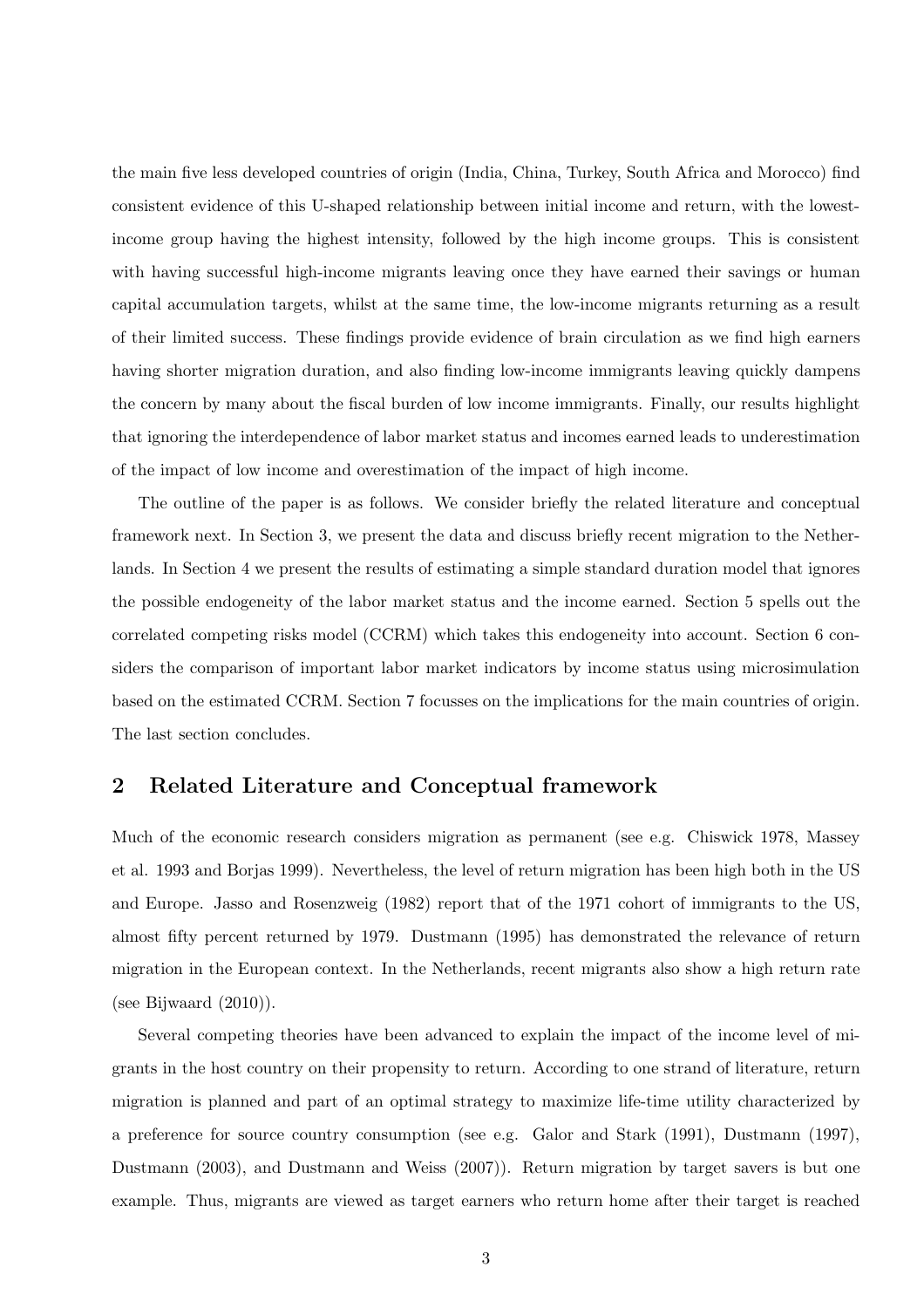and hence high income migrants would return faster. A fundamentally different mechanism is based on mistaken expectations about, and immediate failure on the host country's labor market, leading to an 'unplanned' return (Borjas and Bratsberg (1996)). According to this view, return migrants are "failures" and low income migrants are more prone to return faster.

Empirical work focusing on the effect of migrant income on the return decision is rather limited. Borjas (1989) using longitudinal data from the 1972 - 1978 Survey of Natural and Social Scientists and Engineers, finds among the foreign-born in the US that higher earnings are associated with less return migration. Yang (2006) too finds similar qualitative results exploiting a unique quasi-experiment to distinguish between these potential explanations for return migration. He examines how the return decisions of the Philippine migrants respond to major and unexpected exchange rate shocks (due to the 1997 Asian financial crisis). He finds that more favorable exchange rate shocks which can be interpreted as higher income lead to fewer migrant returns. Contrary to that, Dustmann (2003) analyzes optimal migration durations in a model, which rationalizes the decision of the migrant to return to his home country, despite persistently higher wages in the host country. He shows that, if migrations are temporary, the optimal migration duration may decrease if the wages increase based on a panel of immigrants to Germany over a 14-year period. Nekby (2006), using data on registered emigration from Sweden from 1991-2000, finds that although emigrants in general have higher adjusted mean income levels, up to the age of 35-40, than non-emigrants, onward migrants have lower predicted income levels across the age distribution due to this groups relatively low employment levels in Sweden.

However, a few studies find no income effect on return migration. Constant and Massey (2003) find no statistically significant relationship between earnings and migrant returns in Germany, although migrants who are unemployed are more likely to return. Gibson and McKenzie (2011) successfully tracked down a high proportion of the very top performers in secondary school over 1976 to 2004 from three Pacific countries. The results reveal for both the initial decision to emigrate and the decision to return, income gains play a very minor role in determining which of the highly skilled migrate and return, whereas preference variables are strong predictors. None of those previous studies adopt a structural approach and use competing risks model.

Closer to our interest is Bijwaard (2009) and Bijwaard et al. (2013). Bijwaard (2009) considers the correlation between migration decisions and labor market status transitions. Bijwaard et al. (2013) estimate the causal effect of unemployment on the return decision in the Netherlands. Neither of the studies examines the effect of migrants' income on migration duration and the intensity of return.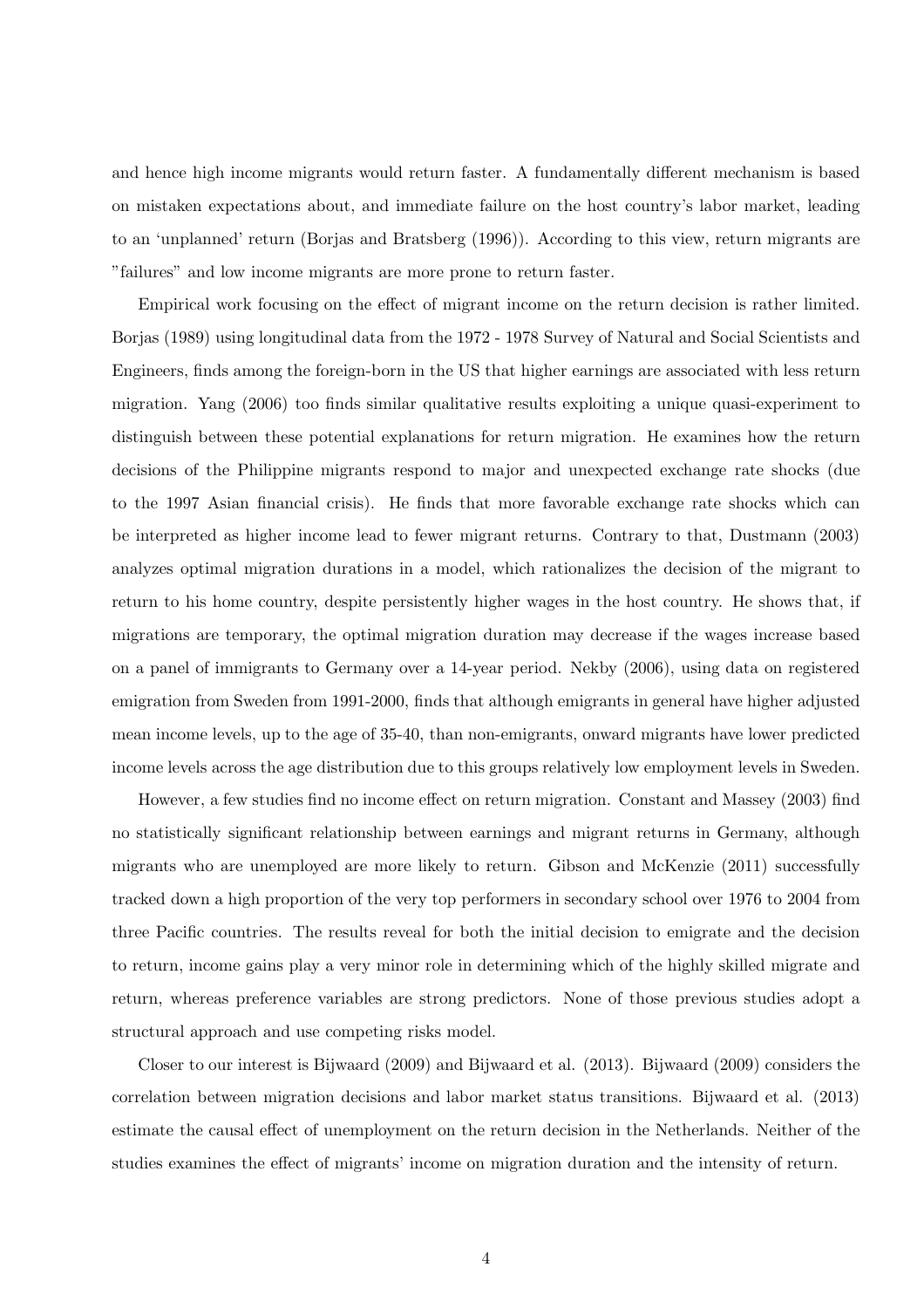# 3 Administrative panel data on the population of immigrants to the **Netherlands**

All legal immigration by non-Dutch citizens to the Netherlands is registered in the Central Register Foreigners (Centraal Register Vreemdelingen, CRV), using information from the Immigration Police (Vreemdelingen Politie) and the Immigration and Naturalization Service (Immigratie en Naturalisatie Dienst, IND). It is mandatory for every immigrant to notify the local population register immediately on arrival in the Netherlands if he or she intends to stay for at least two-thirds of the forthcoming six months. The data comprise the entire *population* of immigrants who entered during our observation window of 1999 -2007, and after merging in other administrative registers we obtain a panel.

In addition to the date of entry and exit, the administration also records the migration motive of the individual. Either the motive is coded according to the visa status of the immigrant, or the immigrant reports the motive on registration in the population register. Statistics Netherlands distinguishes among the following motives: labor-migrants, family migrants, student immigrants, asylum seekers (and refugees), and immigrants for other reasons. See Bijwaard (2010) for an extensive descriptive analysis of the various migration motives. In particular, about 23% of all non-Dutch immigrants in the age group 18 - 64 are labor migrants. Given our interest in the effect of migrant income on return, we focus exclusively on labor migrants and restrict our analysis to those immigrants who are employed in the Netherlands within three months of their entry. Non-labor migrants have different motives for migrating, such as family or study. Hence the effect of income on their return is different. Furthermore, given the substantial heterogeneity between immigrants from different origins and the corresponding variation in the immigration policies that impact on the free movement of immigrants and hence their return migration, we limit our focus to labor immigrants from less developed countries (LDC).

Although, in principle, the exact date of emigration is known, some migrants do not officially inform the authorities when they leave. The departure of these non-complying individuals is registered as an 'administrative removal' after the authorities have assessed that the migrant has left the municipality without showing up in the files of another municipality in The Netherlands or as an emigrant. These administrative removals are included among emigration and they add up to about 38% of all emigrations and 73% of these administrative removed migrants have no observed income in the country. We conjecture that the majority of these migrants have left the country shortly after they stopped receiving income (either earnings or benefits). For those who still have income until they are administratively removed we assume that they left at that exact date. For those who are both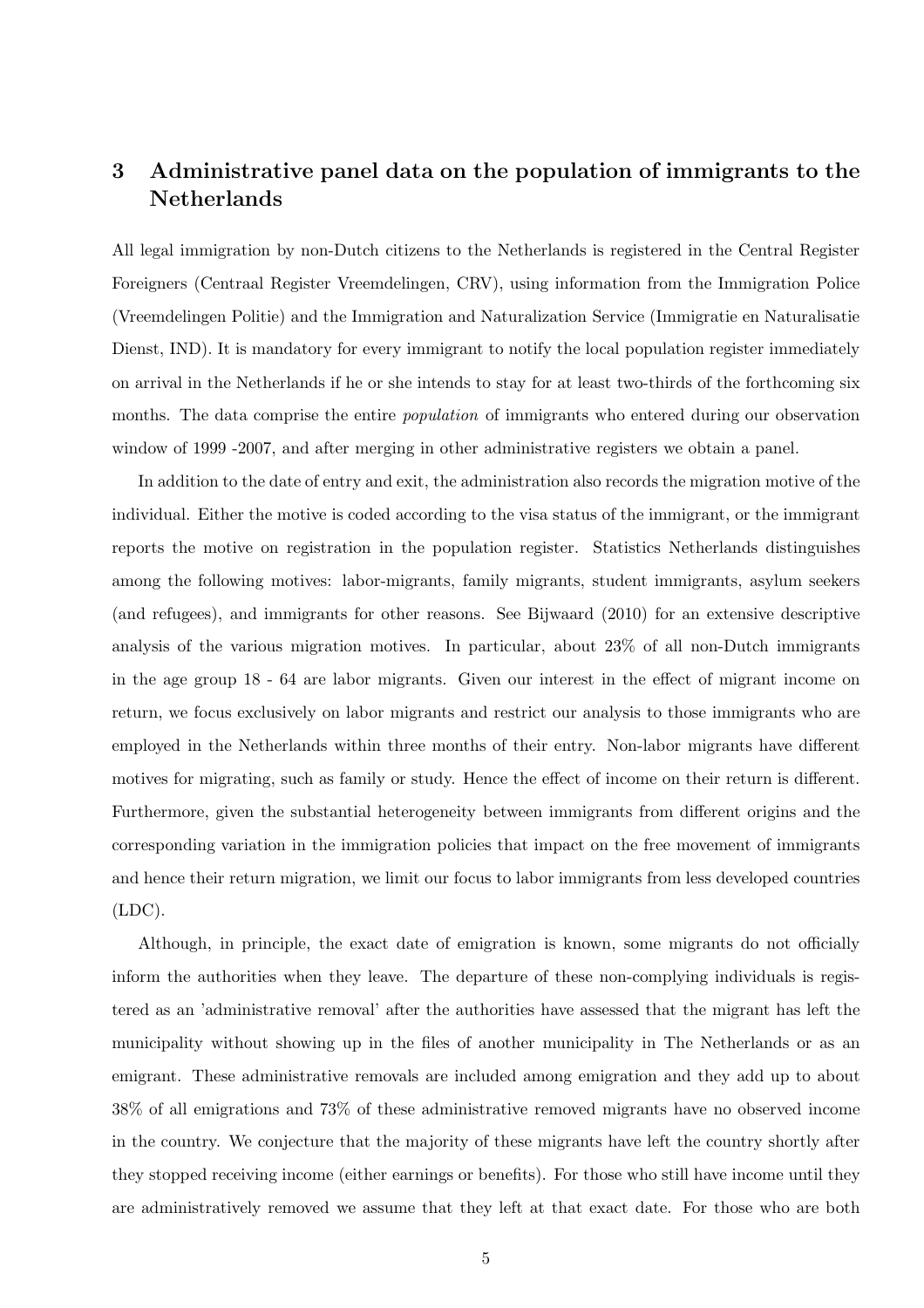administrative removed and have "zero income at last observed time", we assume that the migrant has left before the date the administrative removal is recorded, and *after* the last date of any observed change in the observed characteristics (e.g. labor market status, housing and marital status). Such limited information is equivalent to interval-censored data. For interval-censored data the exact end of duration is unknown, but it is known that the duration ended in some time period. We have explicitly addressed the issue of administrative removals in the formulation of the likelihoods below.

The immigration register is linked by Statistics Netherlands to the Municipal Register of Population (Gemeentelijke Basisadministratie, GBA) and to their Social Statistical Database (SSD). The GBA contains basic demographic characteristics of the migrants, such as age, gender, marital status and country of origin. From the SSD we have information (on a monthly basis) on the labor market status, income, industry sector, housing and household situation. To capture, country of origin's economic situation, we use annual GDP per capita and GDP growth rate by country of origin from the World Bank, World Development Indicators. To control for the host country's labor market, national unemployment rates are used. We also control for the potential immigrant cohort effects, by using the unemployment rate in the Netherlands at the time of immigration. We distinguish three labor market categories: (1) employed and self-employed, (2) unemployed but receiving benefits and (3) non-participating (which includes those unemployed who are illegible for any benefits and those with no income). Note that LDC immigrants entering during our observation window do not qualify for social benefits straight away, as eligibility requires sufficiently long employment or residence durations.

| Table 1: Descriptive statistics at entry, LDC labor migrants |         |                                  |          |         |         |          |         |  |  |
|--------------------------------------------------------------|---------|----------------------------------|----------|---------|---------|----------|---------|--|--|
|                                                              |         | Initial income: from low to high |          |         |         |          |         |  |  |
|                                                              | Inc. 1  | Inc 2                            | Inc 3    | Inc 4   | Inc 5   | Inc 6    | Inc 7   |  |  |
| Female                                                       | 28.1%   | 22.5%                            | 23.3%    | 21.5%   | 19.2%   | 19.9%    | 15.5%   |  |  |
| Single                                                       | 79.4%   | 76.2%                            | 72.2%    | 67.7%   | 65.8%   | 53.9%    | 45.9%   |  |  |
| Married                                                      | 18.9%   | 22.5%                            | 26.5%    | 31.9%   | 33.5%   | $43.4\%$ | 53.1%   |  |  |
| av. age                                                      | 30.3    | 30.4                             | 31.0     | 31.6    | 32.5    | 34.8     | 36.9    |  |  |
| GDP pc.                                                      | \$2976  | \$3544                           | \$4051   | \$4406  | \$4791  | \$5943   | \$5483  |  |  |
| GDP growth                                                   | $5.2\%$ | 5.8%                             | $6.0\%$  | $6.2\%$ | $6.0\%$ | $5.2\%$  | 5.2%    |  |  |
| Distribution                                                 | 32.3%   | 23.0%                            | $17.5\%$ | 9.8%    | 5.1%    | $3.0\%$  | $9.4\%$ |  |  |

3.1 Descriptive statistics

Inc 1: Monthly income  $\epsilon \in 1000$ ; Inc 2: Monthly income  $\epsilon \in 1000$ - $\epsilon \in 2000$ ; Inc 3: Monthly income  $\in 2000 - 8000$ ; Inc 4: Monthly income  $\in 3000 - 4000$ ; Inc 5: Monthly income  $\in 4000$ - $\in 5000$ ; Inc 6: Monthly income  $\in 5000$ - $\in 6000$ ; Inc 7: Monthly income  $> \epsilon$  6000;

First, we provide an overview of our data. Table 1 shows various migrant characteristics by initial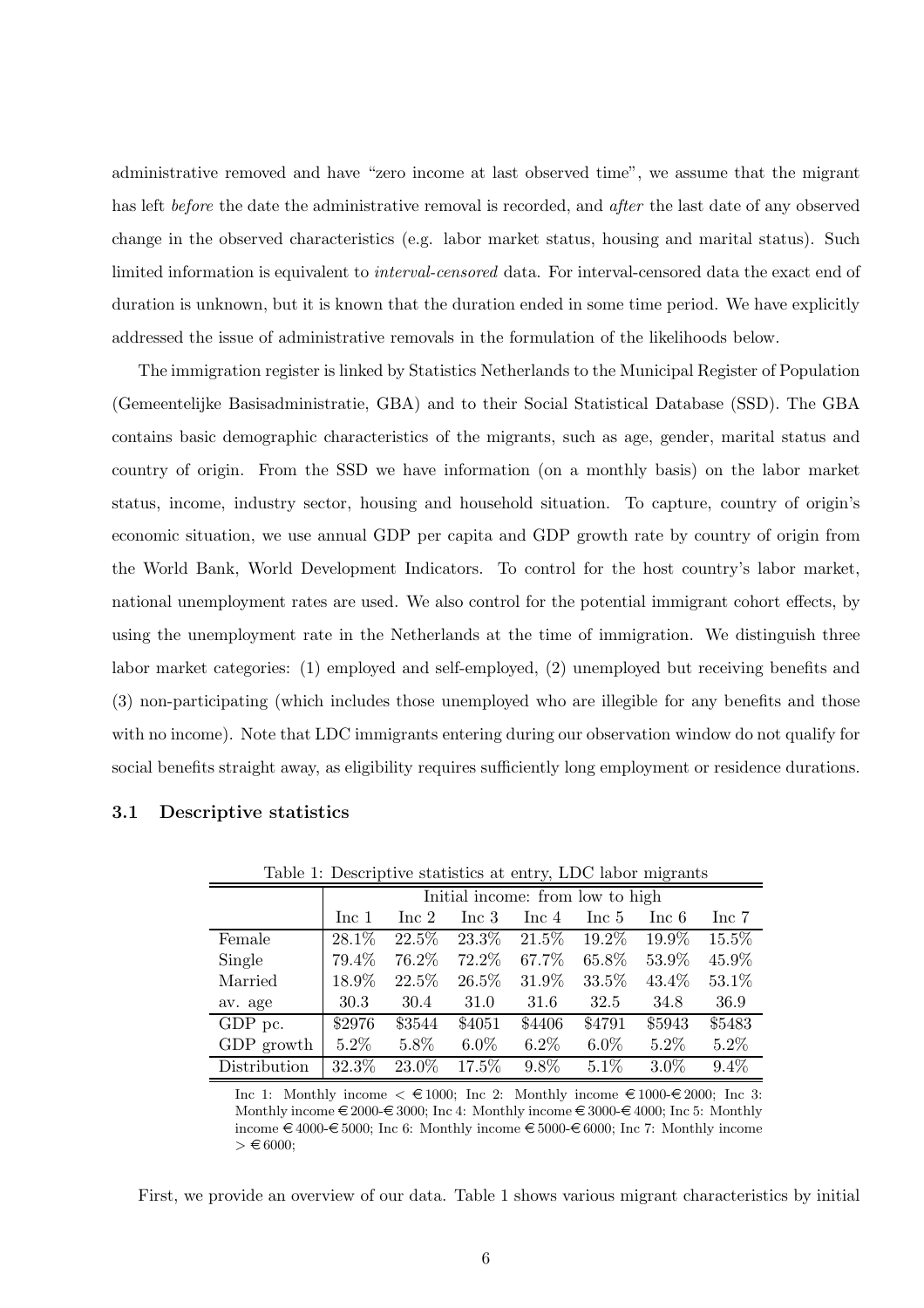income group of our sample of 16,974 labor immigrants from LDCs. Almost 77% are men and they are most often single (71%). The immigrants are relatively young, with  $16\%$  younger than 25 and  $48\%$ younger than 30. The main countries of origin of our LDC labor immigrants are: India (19%), China  $(10\%)$ , South Africa  $(8\%)$ , Brazil  $(4\%)$ , Taiwan  $(4\%)$  and Morocco  $(3\%)$ . The average income of the migrants at the time of arrival is  $\in 2751$ , with  $32\%$  earning  $\in 1000$  or less monthly and another  $23\%$ earning only between  $\epsilon$  1000 and  $\epsilon$  2000 a month. The average GDP per capita in the home country is \$3151 and the average growth rate of the country of origin is 4.8%. Interestingly, the proportion of women is the highest in the lowest-income group. Moreover, low earners are more likely to be single and younger compared with the high earners. Indeed, there seems to be a correlation between the GDP per capita of a country of origin and the migrant income group.

The unconditional distribution of the immigration duration (Figure 1) depicts the Kaplan-Meier estimates of the survival probabilities by income immigrant group. All groups look similar for durations. However, for the top earners (more than  $\epsilon$  6000), they show the highest survival rate up to 24 months, then at longer durations they have the lowest staying incidence. The bottom income immigrant group tends to have the highest exit rate in the first 2-3 years but later they become the least likely to leave.

Figure 2 shows the Kaplan-Meier estimates of the survival probabilities, from employment, and the cumulative incidence functions by labor market status and income immigrant group. Those estimates show that the survival in employment is the lowest over time for the lowest earner groups. They move more often to non-participation and unemployment. But migrants with a higher initial income leave the country sooner. However, those figures do not take into account the correlation between the labor market status, the change in earned income and survival.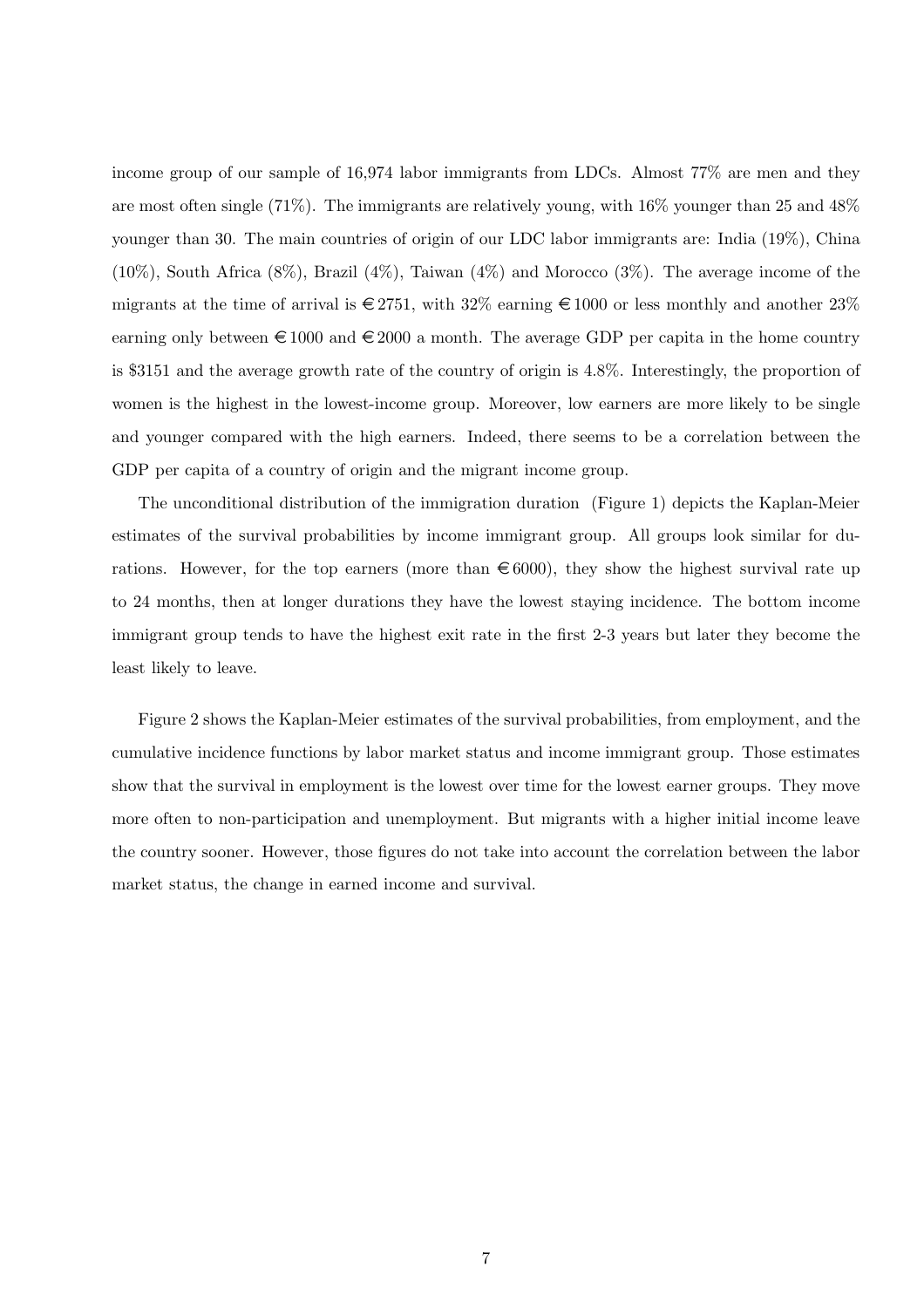

Figure 1: Kaplan-Meier estimates of probability to stay in NL, by income group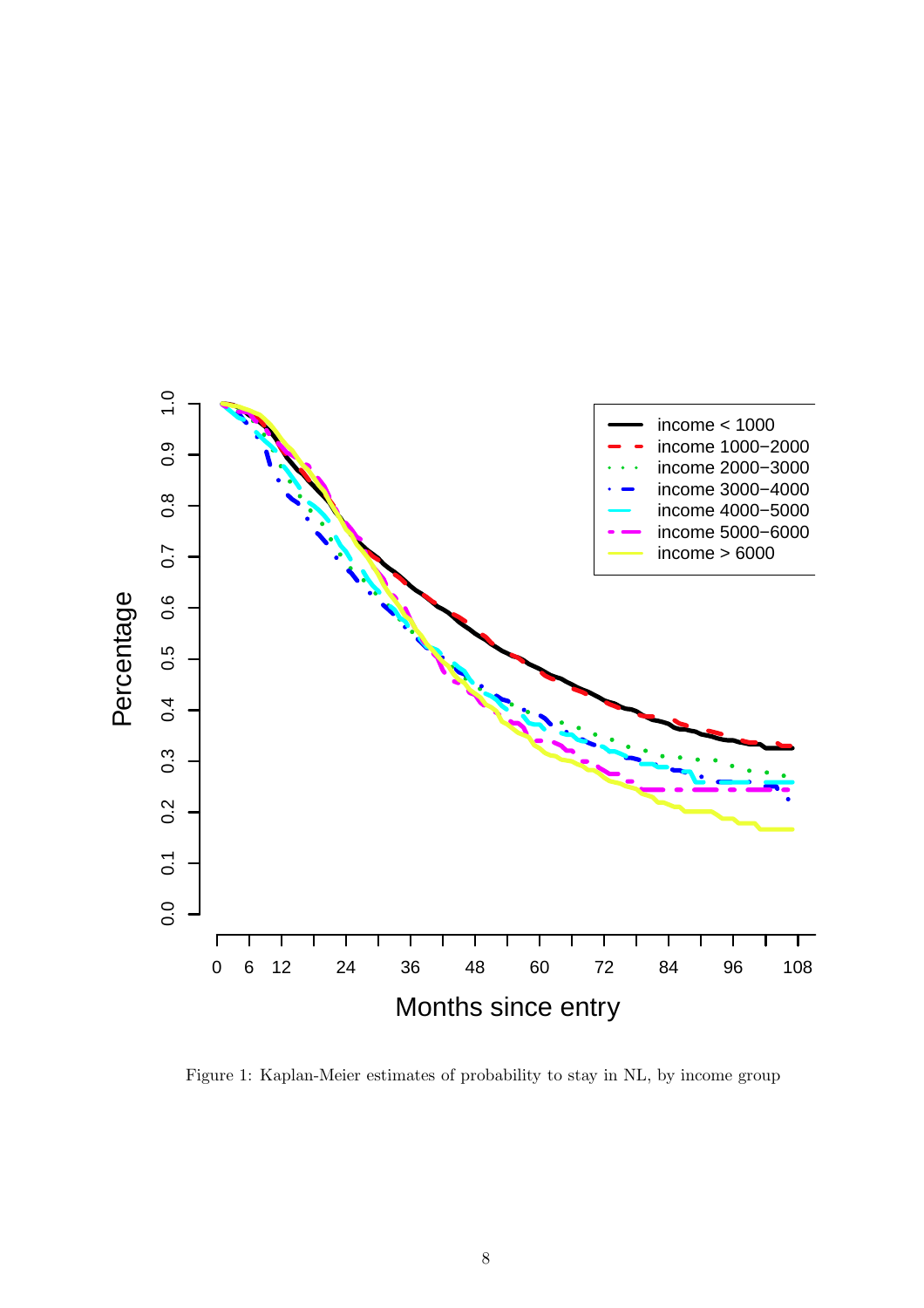

Figure 2: Non-parametric survival rate and cumulative incidence functions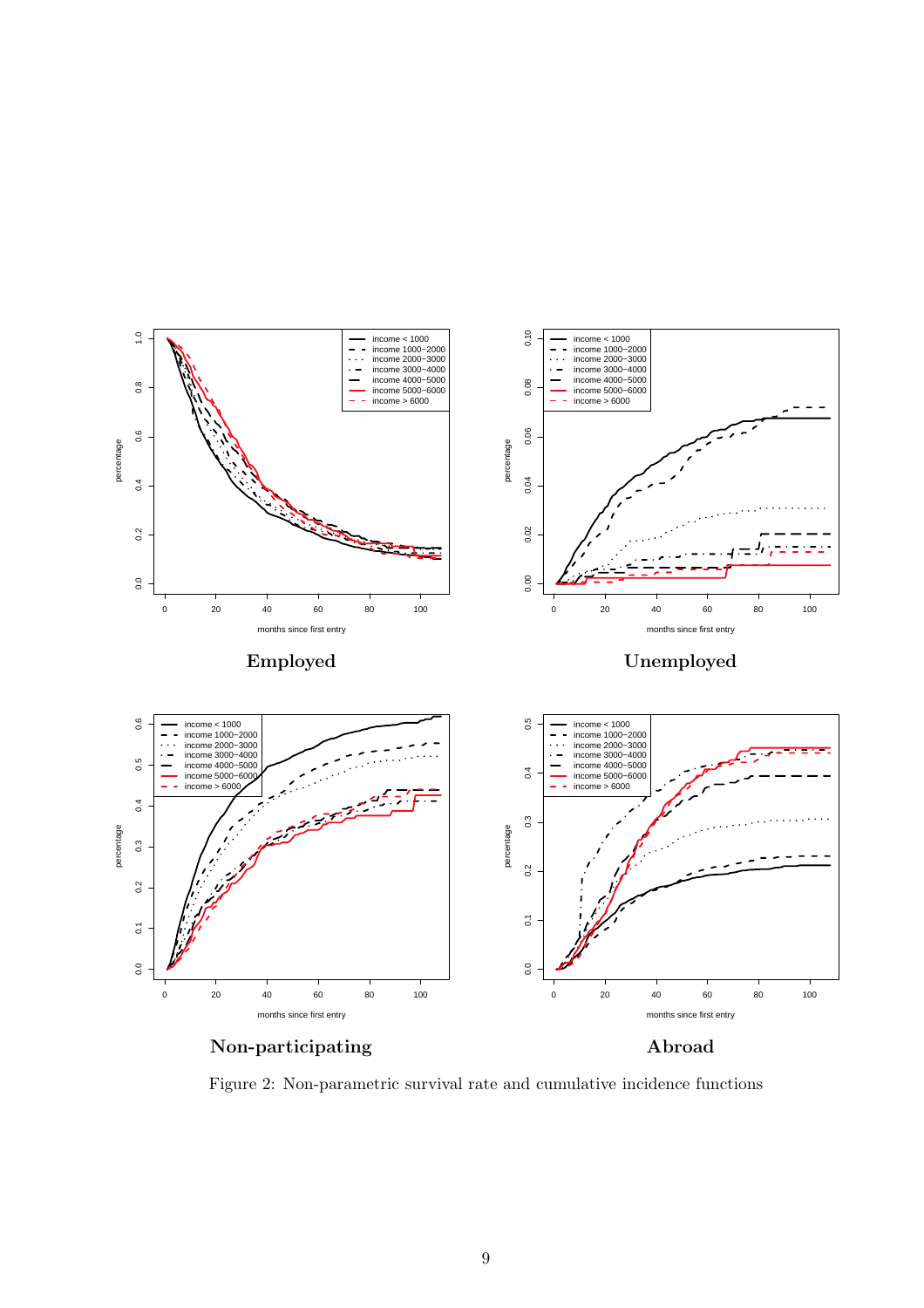# 4 Simple duration analysis

We rely on duration analysis in our estimation of return migration for several reasons. First, duration analysis focuses on the timing of the return decision and not just on whether it occurred. A duration model takes into account such a change in intensity to leave. Second, along with the migration decisions, other relevant characteristics of the individuals may also change over time, such as the labor market status and migrant's income. Duration models allow us to include such time-varying covariates. Third, it is hardly ever possible to observe migration decisions over the whole life time of a migrant. The knowledge that the immigrant has been in the host country from his entry time up till the end, however, contains valuable information, and duration models allow for such right censoring as well as left truncation.

We assume that the conditional hazard follows a mixed proportional hazard model, given by products of baseline hazards (measuring duration dependence) and functions of observed time-varying characteristics  $x$  and unobserved characteristics  $v$ :

$$
\theta(t|x(t)v) = v\lambda_0(t)\exp(x(t)\beta).
$$
\n(1)

where  $\lambda_0(t)$  represents the baseline intensity, that is, the duration dependence of the intensity common to all individuals.

If a migrant is administratively removed at duration  $t_a$  and the last observed change for this migrant occurred at duration  $t_1 < t_a$ , the contribution to the likelihood (of the out-migration) of this migrant is the probability of survival till  $t_1$  times the probability that the migrant left the country between  $t_1$  and  $t_a$ . The latter is equal to the survival from  $t_1$  until  $t_a$  given survival.

Let  $a_i$  indicate whether the emigration of migrant i was due to an administrative removal  $(a_i = 1)$ . For an administratively removed migrant we introduce two different event dates:  $t_i^a$  is the administrative removal date and  $t_i^1 < t_i^a$  is the date of the last recorded change in any of the characteristics of migrant *i* before  $t_i^a$ .

We have data for  $i = 1, \ldots, n$  immigrants entering the Netherlands in our observation window. We have the indicators  $\Delta_i$  denoting that the migration spell is uncensored. Thus the likelihood contribution of migrant i conditional on the unobserved heterogeneity  $v$  is,

$$
L = \prod_{i=1}^{n} \int \left\{ \left[ \theta(t_i | x(t_i), v)^{\Delta_i} \exp\left(-\int_0^{t_i} \theta(\tau | x(\tau), v) d\tau\right) \right]^{(1-a_{ik})} \cdot \left[ \exp\left(-\int_0^{t_i^1} \theta(\tau | x(\tau), v) d\tau\right) - \exp\left(-\int_0^{t_i^a} \theta(\tau | x(\tau), v) d\tau\right) \right]^{a_i} \right\} dG(v) \quad (2)
$$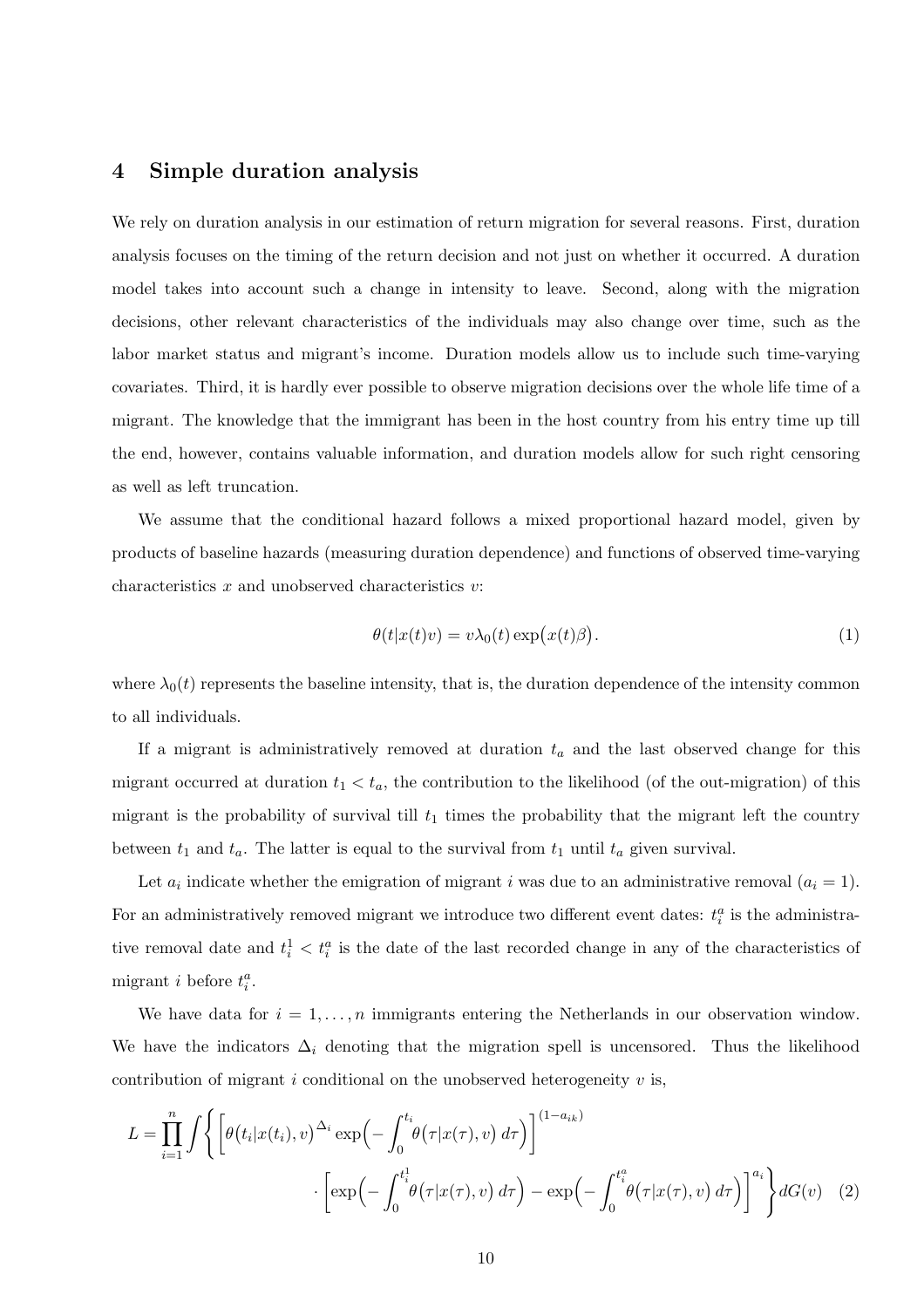where we assume that the unobserved heterogeneity follows a discrete distribution with three points of support,  $(v_1, v_2, v_3)$  and  $Pr(V = v_1) = p_1$ ,  $Pr(V = v_2) = p_2$ ,  $Pr(V = v_3) = 1 - p_1 - p_2$ .

#### 4.1 Results of simple duration model

We assume a piecewise constant baseline intensity on seven intervals ( at three and six months and at one, two, three and five years and beyond five years). The covariates included in the model refer to demographics (gender, age, marital status and age of children), country of origin's GDP per capita and GDP growth rate, and individual labor market characteristics (monthly income and industry sector). The individual's labor market history is also included.

We control for business cycle conditions by including the national unemployment rate, both at the moment of first entry to the country and the time-varying monthly rate. The unemployment rate at entry captures the 'cohort effect' of migrants, while the current varying unemployment rate captures the impact of the business cycle on the intensity to leave.

Table 2 presents the results for a proportional hazard model and a mixed proportional hazard model. We discuss the most relevant results. The income of migrants in the Netherlands has a Ushaped effect on the intensity to leave as both immigrants with low and high income leave faster. It is interesting to note that those with the lowest income (less than  $\in 1000$ ) have the highest probability of leaving.

Self-employed migrants have a stronger attachment to the Netherlands. Self-employment may imply a risky investment, which increases the ties to the country. It seems that those migrants are rather good in setting up a new business. House owners are, not surprisingly, less prone to leave. More migration experience makes the migrants more mobile internationally, see DaVanzo (1983).

Home country conditions seem to play an important role in return. Immigrants from poorer country of origin are less likely to leave, yet positive economic growth at home triggers return migration. High national unemployment rates, however, do lead to an increase in the departure of labor migrants. From the baseline duration dependence, we can conclude that the intensity to leave is low for the first three months in the country, then increases to a high for two years and then slowly decreases.

Those non-participating and having no income are more likely to leave but those unemployed on benefits are less prone to returning. These estimates should be interpreted with care as changes in the labor market status might be correlated with migration moves. If such selectivity exists it will bias the estimates of the effect of labor market changes on the migration intensity. Bijwaard

<sup>&</sup>lt;sup>1</sup>We estimate  $v_1 = \exp(a_1)$ ,  $v_2 = \exp(a_2)$ ,  $v_3 = \exp(a_3)$  and  $(q_1, q_2)$  with  $p_1 = e^{q_1}/(1 + e^{q_1} + e^{q_2})$  and  $p_2 =$  $e^{q_2}/(1+e^{q_1}+e^{q_2}).$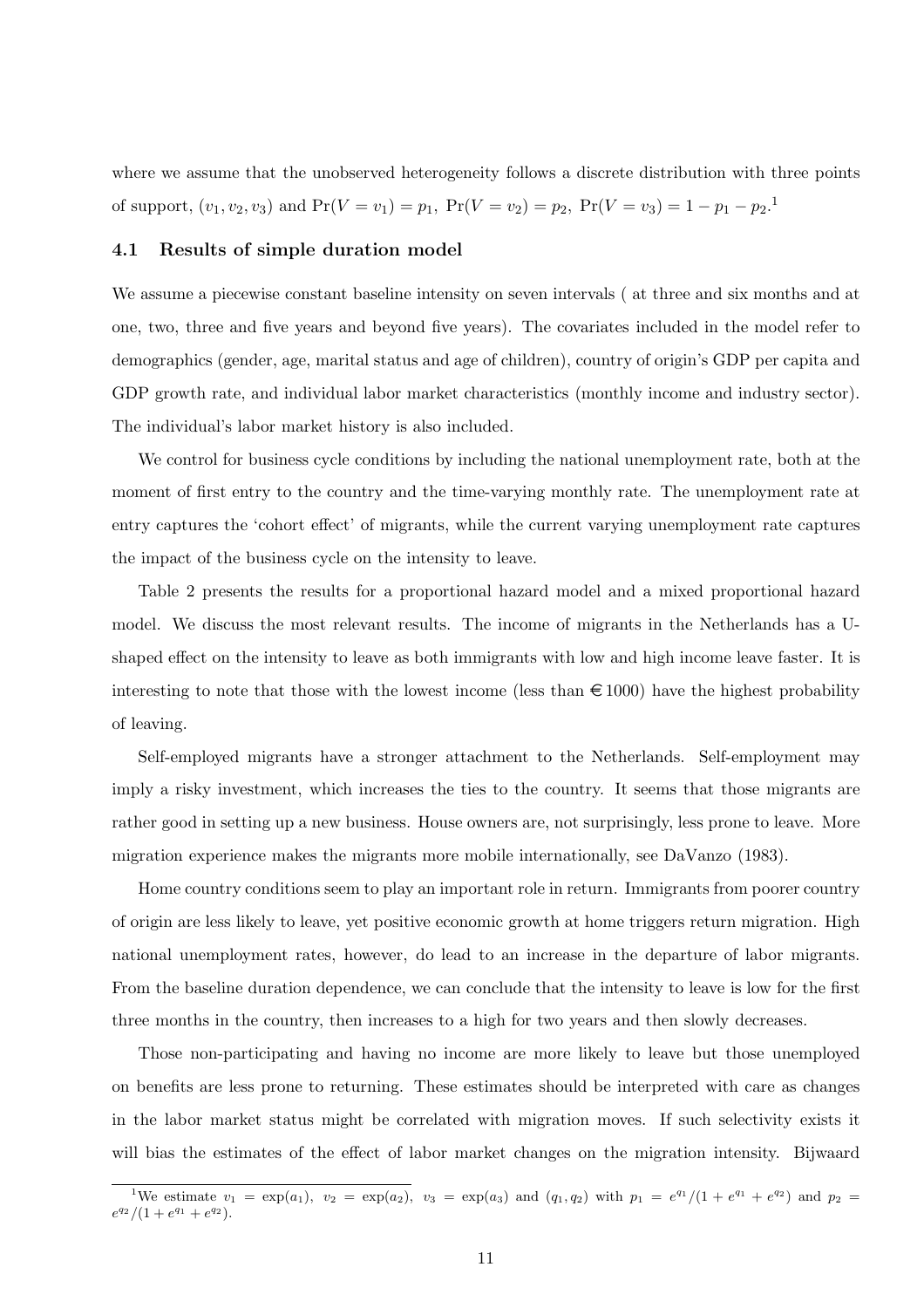|                         | <b>PH</b>       |         | <b>MPH</b>             |         |  |
|-------------------------|-----------------|---------|------------------------|---------|--|
| Female                  | $-0.263***$     | (0.030) | $-0.291***$            | (0.033) |  |
| married                 | $-0.089***$     | (0.027) | $-0.135***$            | (0.031) |  |
| divorced                | $-0.409***$     | (0.108) | $-0.458***$            | (0.116) |  |
| $#$ of children         | $-0.268***$     | (0.012) | $-0.287***$            | (0.011) |  |
| On benefit (unemployed) | $-0.027$        | (0.104) | $0.002\,$              | (0.102) |  |
| Non-participation       | $1.583***$      | (0.045) | $1.715***$             | (0.048) |  |
| self-employed           | $-2.455***$     | (0.287) | $-2.488***$            | (0.273) |  |
| income $< 1000$         | $0.797***$      | (0.066) | $0.857^{\ast\ast\ast}$ | (0.066) |  |
| income 1000-2000        | $-0.215***$     | (0.052) | $-0.193***$            | (0.052) |  |
| income 3000-4000        | $0.241***$      | (0.055) | $0.244***$             | (0.056) |  |
| income 4000-5000        | $0.383^{***}\,$ | (0.068) | $0.388***$             | (0.069) |  |
| income 5000-6000        | $0.420***$      | (0.082) | $0.430***$             | (0.084) |  |
| income $> 6000$         | $0.600***$      | (0.055) | $0.611***$             | (0.057) |  |
| repeated employment     | $-0.812***$     | (0.046) | $-0.945***$            | (0.055) |  |
| Unemployed before       | $-0.204**$      | (0.095) | $-0.265**$             | (0.107) |  |
| NP before               | $0.341***$      | (0.056) | $0.378***$             | (0.062) |  |
| ln(GDPPC)               | $-0.086***$     | (0.011) | $-0.093***$            | (0.012) |  |
| gdp growth              | $0.022***$      | (0.003) | $0.023***$             | (0.003) |  |
| National UR             | $0.027**$       | (0.014) | 0.016                  | (0.015) |  |
| UR at entry             | $-0.327***$     | (0.047) | $-0.347***$            | (0.050) |  |
| $\alpha_2$ (3-6 mos)    | $1.215***$      | (0.112) | $1.230^{\ast\ast\ast}$ | (0.114) |  |
| $\alpha_3$ (6-12 mos)   | $2.117***$      | (0.099) | $2.159***$             | (0.106) |  |
| $\alpha_4$ (12-24 mos)  | $2.455***$      | (0.098) | $2.552***$             | (0.108) |  |
| $\alpha_5$ (24-36 mos)  | $2.502***$      | (0.100) | $2.654***$             | (0.112) |  |
| $\alpha_6$ (36-60 mos)  | $2.485***$      | (0.100) | $2.721***$             | (0.115) |  |
| $\alpha_7$ (> 60 mos)   | $2.399***$      | (0.106) | $2.727***$             | (0.123) |  |

Table 2: Estimation results simple (M)PH model (with correction for administrative removal)

Age, sector, entry year and country dummies are also included in the estimation.  $+p < 0.10$ ; \*\* $p < 0.05$  and \*\*\* $p < 0.01$ 

et al. (2013) address this issue to obtain the causal effects of labor market changes on the return migration intensity by using a 'timing-of-events' method. In this paper the focus is on the impact of income, which depends on the labor market status, on the return migration intensity and not on the labor market changes itself. We therefore proceed with a method that takes this selectivity and the endogeneity of earned income into account.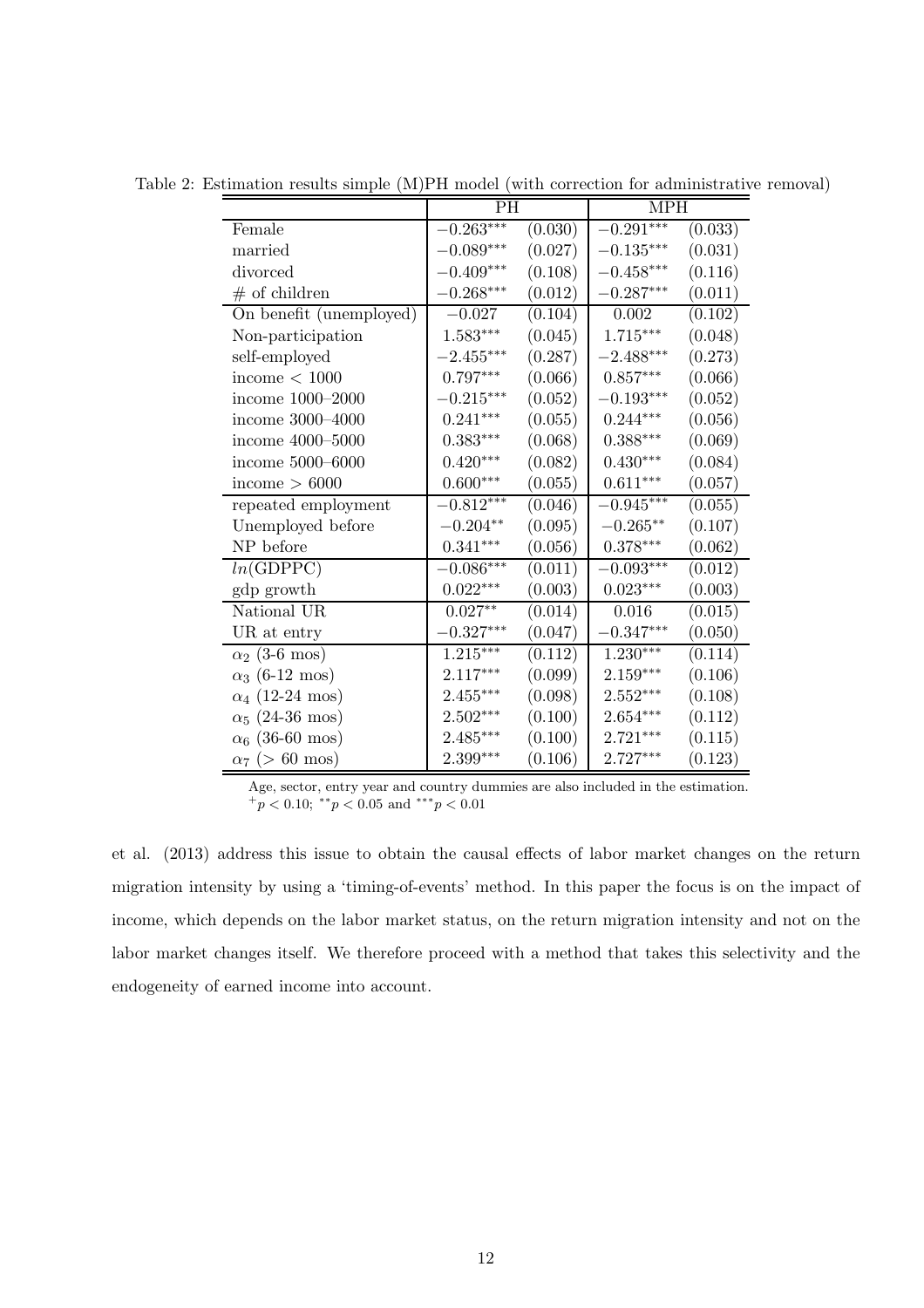# 5 A competing risks model

Our interest in this paper is to examine whether high- or low- income migrants return faster whilst controlling for the endogeneity of the labor market status and earned income, which impacts and the return migration process. We are interested, per se, in the labor market and the migration dynamics, the timing of the transitions and the time between transitions. Since we observe immigrants from the time they enter to the time they leave or till the end of our observation window, and since we focus on those employed immigrants at entry (after 3 months), an immigrant potentially faces different risks of exiting his/her first state of employment and multiple durations. Hence we use a competing risks model where there are several exit states. We define four states as follows:

- 1. Employed in the host country;
- 2. Unemployed and receiving benefits in the host country;
- 3. Out of the labor market (includes both unemployed but not receiving benefits and non labor marker participants) in the host country;
- 4. Living abroad (left the host country; i.e., returned)

These states are mutually exclusive and exhaust all possible destinations. A migrant may leave a state  $j = 1, \ldots, 3$  (we ignore repeated immigration) for any of the other destination states, i.e. for  $j = 1$  the destination states are  $k = 2, 3, 4$ , for  $j = 2$   $k = 1, 3, 4$  etc. We view the migrant behavior as a semi-Markov process with individuals moving between the first three states and abroad as an absorbing state.

We use a competing risks model hazard model for each origin-destination pair. We define the random variables  $T_{jk}$  that describe the time since entry in j for a transition from j to k. We assume a mixed proportional hazard model for which the intensity for the transition from  $j$  to  $k$  is:

$$
\lambda_{jk}(t|\overline{X}_{jk}(t), V_{jk}) = \lambda_{0jk}(t) \exp\left(\beta'_{jk} X_{jk}(t) + V_{jk}\right)
$$
\n(3)

where  $\overline{X}_{jk}(t) = \{X_{jk}(s)|0 \le s \le t\}$  is the sample path of the observed characteristics up to time t, which is, without loss of generality, assumed to be left continuous. The unobserved heterogeneity  $V_{jk}$ also enters the intensity multiplicatively. We assume that the path of the observed characteristics is independent of the unobserved heterogeneity. The positive function  $\lambda_{0jk}(t)$  is the baseline intensity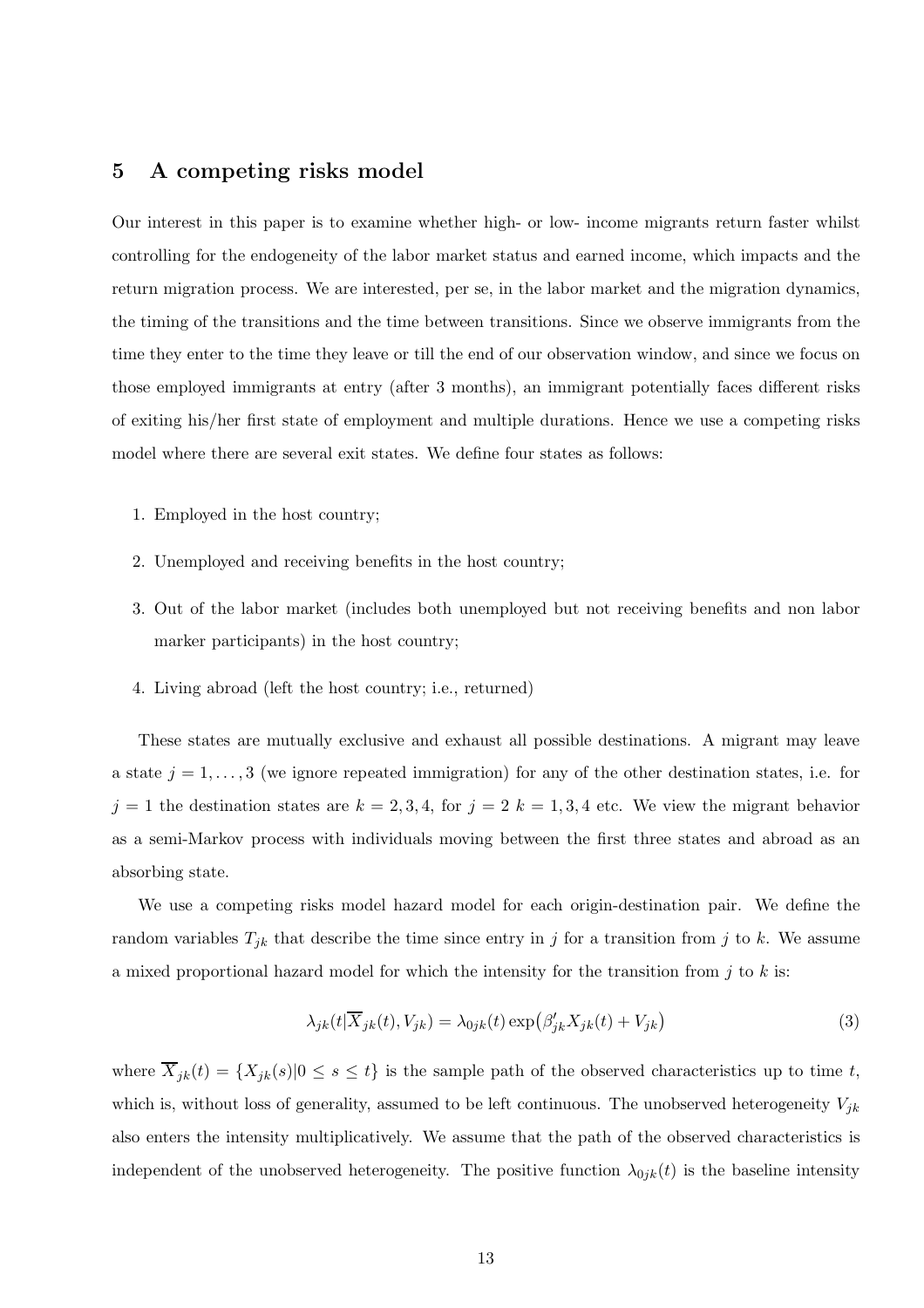and we assume that it is piecewise constant on H intervals<sup>2</sup>, i.e.  $\lambda_{0jk}(t) = \sum_{h=1}^{H} e^{\alpha_{jkh}} I_h(t)$  with  $I_h(t) = I(t_{h-1} \leq t \leq t_h)$  and  $t_0 = 0$ ,  $t_H = \infty$ . Any duration dependence can be approximated arbitrarily closely by increasing the number of intervals. The integrated intensity for a transition from j to k at duration t is (conditional on  $V$ )

$$
\Lambda_{jk}(t|\overline{X}_{jk}(t),V_{jk}) = \sum_{h=1}^{H} e^{\alpha_{jkh} + \beta_{jk}X_h + V_{jk}}(t_h - t_{h-1})J_h(t) + \sum_{h=1}^{H} e^{\alpha_{jkh} + \beta_{jk}X_h + V_{jk}}(t - t_{h-1})I_h(t) \tag{4}
$$

with  $J_h(t) = I(t > t_h)$  and we assume that any change in the time-varying components of X only occurs at discrete times and that the H intervals also capture these changes. Thus,  $x_h$  is the value of x in interval  $[t_{h-1}, t_h)$ . For identification we assume the baseline hazard is one in the first interval, i.e.  $\alpha_{ik1} = 0.$ 

For each origin state, only the smallest of  $T_{jk}$  durations  $\tilde{T}_j = \min_k T_{jk}$  and the corresponding actual transition destination are observed. The other durations are censored, in the sense that all is known that their realizations exceed  $\tilde{T}_j$ . If for individual i we observe  $M_{ijk}$  j to k transition spells, at sojourn times  $t_1, \ldots, t_M$ , then the likelihood contribution of these  $M_{ijk}$  transitions is:

$$
L_{jk}(V) = \prod_{m=1}^{M_{ijk}} \lambda_{jk}(t_m | \overline{X}_{jk}(t_m), V_{jk})^{\delta_{mjk}} \exp\left(-\sum_{g \neq j} \Lambda_{jg}(t_m | \overline{X}_{jg}(t_m), V_{jg})\right)
$$
(5)

where  $\delta_{mjk} = 1$  for a j to k transition and 0 otherwise,  $\Lambda_{jk}(t_m | \overline{X}_{jk}(t_m), V_{jk}) = \int_0^{t_m} \lambda_{jk}(s | \overline{X}_{jk}(s), V_{jk}) ds$ , the integrated intensity.

The income of a migrant depends on the labor market status, with by definition zero income in the non participation state, and the time spend  $t$  in this state

$$
\ln W(t) = \xi_0 + \sum_{h=1}^{H} \xi_h I_h(t) + \xi_2 x(t) + \epsilon(t)
$$
\n(6)

where, for a given migrant, the error term is composed of two components, an independently normally distributed idiosyncratic component and a random individual-specific component

$$
\epsilon(t) = \eta(t) + v_w
$$

The likelihood contribution from a sequence of income observations over an employment spell is thus

$$
L^{w}(W(1),...,W(t)|x(1),...,x(t),v_{w}) = \prod_{s \leq t} \phi\Big(\frac{\ln W(s) - \xi_{0} - \sum_{h=1}^{H} \xi_{h} I_{h}(s) - \xi_{2} x(s) - v_{w}}{\sigma_{\eta}}\Big) \tag{7}
$$

<sup>&</sup>lt;sup>2</sup>It is not necessary that each baseline intensity changes at the same durations. Here  $H$  is the total number of intervals considered. If, for the transition from j to k, the baseline intensity remains the same in  $I_h(t)$  and  $I_{h+1}(t)$ , we have  $\alpha_{jkh} = \alpha_{jkh+1}$ .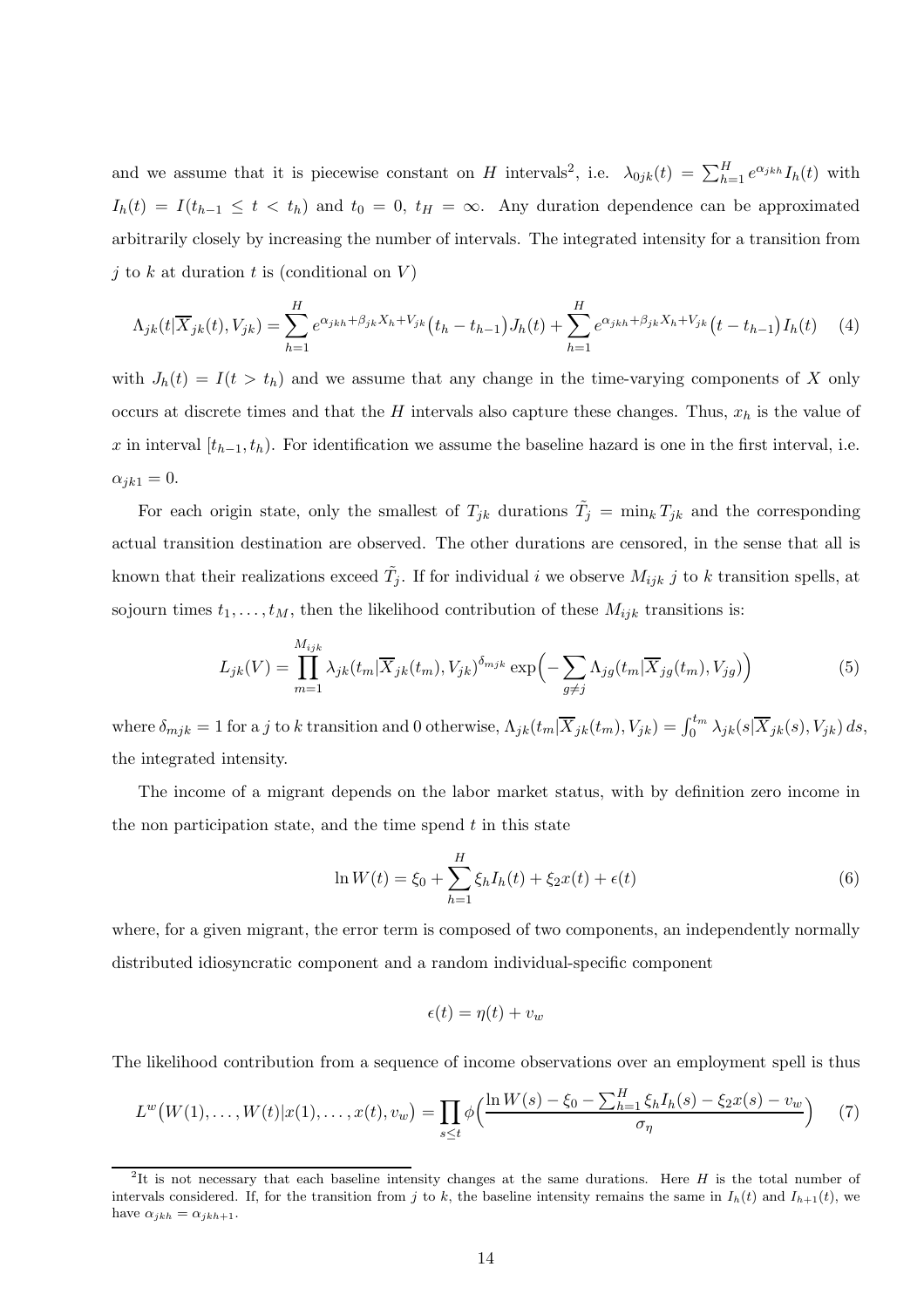with  $\sigma_{\eta}$  being the standard deviation of the idiosyncratic component and  $\phi(\cdot)$  the standard normal probability density function.

For the sake of parsimoniousness, we assume that each of the unobserved heterogeneity terms remains the same for recurrent durations of the same type, and we adopt a discrete distribution, i.e. V has discrete support  $(V_1, \ldots, V_M)$  and  $p_m = \Pr(V = V_m)^3$ . It is important to note that the  $V_m$ 's are vectors with  $V_m = (V_{12m}, V_{13m}, V_{14m}, V_{21m}, V_{23m}, V_{24m}, V_{31m}, V_{32m}, V_{34m}, V_{wm})'$  including all the possible transitions and the random components of the income equations.

The complete likelihood function for each individual is

$$
L = \int L^w \prod_{j=e,u,n} \prod_{k\neq j} (\cdot|V) \cdot L_{jk}(V) dH_{jk}(V_{jk})
$$
\n(8)

 $H_{jk}(V_{jk})$  is the distribution function of the unobserved heterogeneity.

#### 5.1 Results of the competing risks model

The number of vectors of support is chosen to be  $M = 3$ . Table 3 presents the estimated income coefficients of all the transitions involved. <sup>4</sup> However, the interpretation of the coefficients in a competing risks model requires caution.<sup>5</sup> A particular covariate, say  $x_l$ , can appear in several intensities. In such a case the vectors  $\beta_{ljk}$  convey little information about the effect of the covariate on the probability to exit from origin j to destination k. The reason is that the exit probability depends not only on the intensity of making a transition to k but also on the transition intensities to all other states.

For this reason we only mention the main finding of the income effect on the transition intensities.<sup>6</sup> When a migrant is employed income has a U-shaped effect on return migration (transition to abroad), reflecting what we have found for the simple duration model. The transition to unemployment is negatively related to the income while employed and, the income effect of the transition to non-participation is U-shaped. However, migrants can leave the country after some period of unemployment/non-participation, or after more intermediate states. The multi-state competing risk framework takes this into account, but makes the interpretation of the coefficients difficult.

<sup>&</sup>lt;sup>3</sup>To assure that the probability is between zero and one we estimate  $q_m$  with  $p_m = e^{q_m}/(1 + \sum e^{q_j})$ .

 ${}^{4}\mathrm{The}$  full tables of estimated coefficients are available from the authors upon request.

<sup>&</sup>lt;sup>5</sup>Note that in a standard mixed proportional hazard (MPH) model, the interpretation of the coefficients is also not straightforward. In an MPH model, the regression coefficient of covariate  $x_l$  is only defined conditionally on the unobserved heterogeneity.

 ${}^{6}$ Appendix A reports the estimated correlation structure of unobserved heterogeneity across transition probabilities and shows the difference in predictions of the simple duration model and the competing risks model.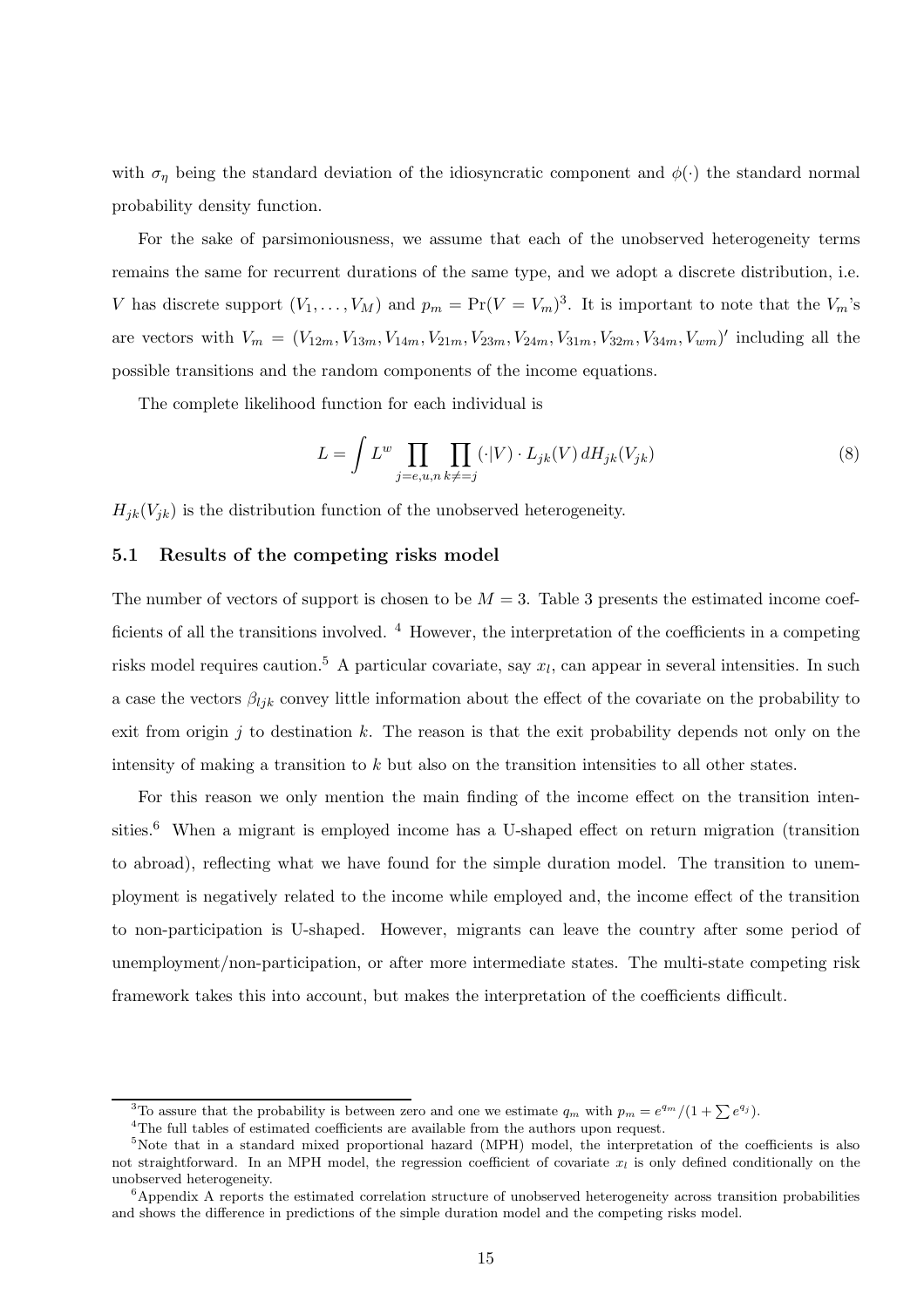|                  | from EMPLOYED |                   |             |  |  |  |
|------------------|---------------|-------------------|-------------|--|--|--|
|                  | Unemployed    | Non-participation | Abroad      |  |  |  |
| income 0-1000    | $1.027***$    | $0.750***$        | $0.834***$  |  |  |  |
|                  | (0.100)       | (0.041)           | (0.074)     |  |  |  |
| income 1000-2000 | 0.132         | $0.239***$        | $-0.219***$ |  |  |  |
|                  | (0.083)       | (0.032)           | (0.054)     |  |  |  |
| income 2000-3000 |               |                   |             |  |  |  |
| income 3000-4000 | $-0.164$      | $-0.009$          | $0.268***$  |  |  |  |
|                  | (0.141)       | (0.045)           | (0.057)     |  |  |  |
| income 4000-5000 | $-0.406^{+}$  | 0.091             | $0.450***$  |  |  |  |
|                  | (0.226)       | (0.057)           | (0.069)     |  |  |  |
| income 5000-6000 | $-0.175$      | $0.118^{+}$       | $0.525***$  |  |  |  |
|                  | (0.268)       | (0.070)           | (0.084)     |  |  |  |
| income $> 6000$  | $-0.456**$    | $0.170***$        | $0.762***$  |  |  |  |
|                  | (0.206)       | (0.071)           | (0.060)     |  |  |  |
|                  |               | from UNEMPLOYED   |             |  |  |  |
|                  | Employed      | Non-participation | Abroad      |  |  |  |
| income $< 1000$  | $-0.139**$    | $-0.367***$       | $-0.801***$ |  |  |  |
|                  | (0.068)       | (0.084)           | (0.225)     |  |  |  |
| income $>1000$   |               |                   |             |  |  |  |

Table 3: Income coefficient estimates for correlated competing risks model

Income coefficients from non-participation are absent because all migrants in non-participation has zero income.  $+p < 0.10$ ; \*\* $p < 0.05$  and \*\*\* $p < 0.01$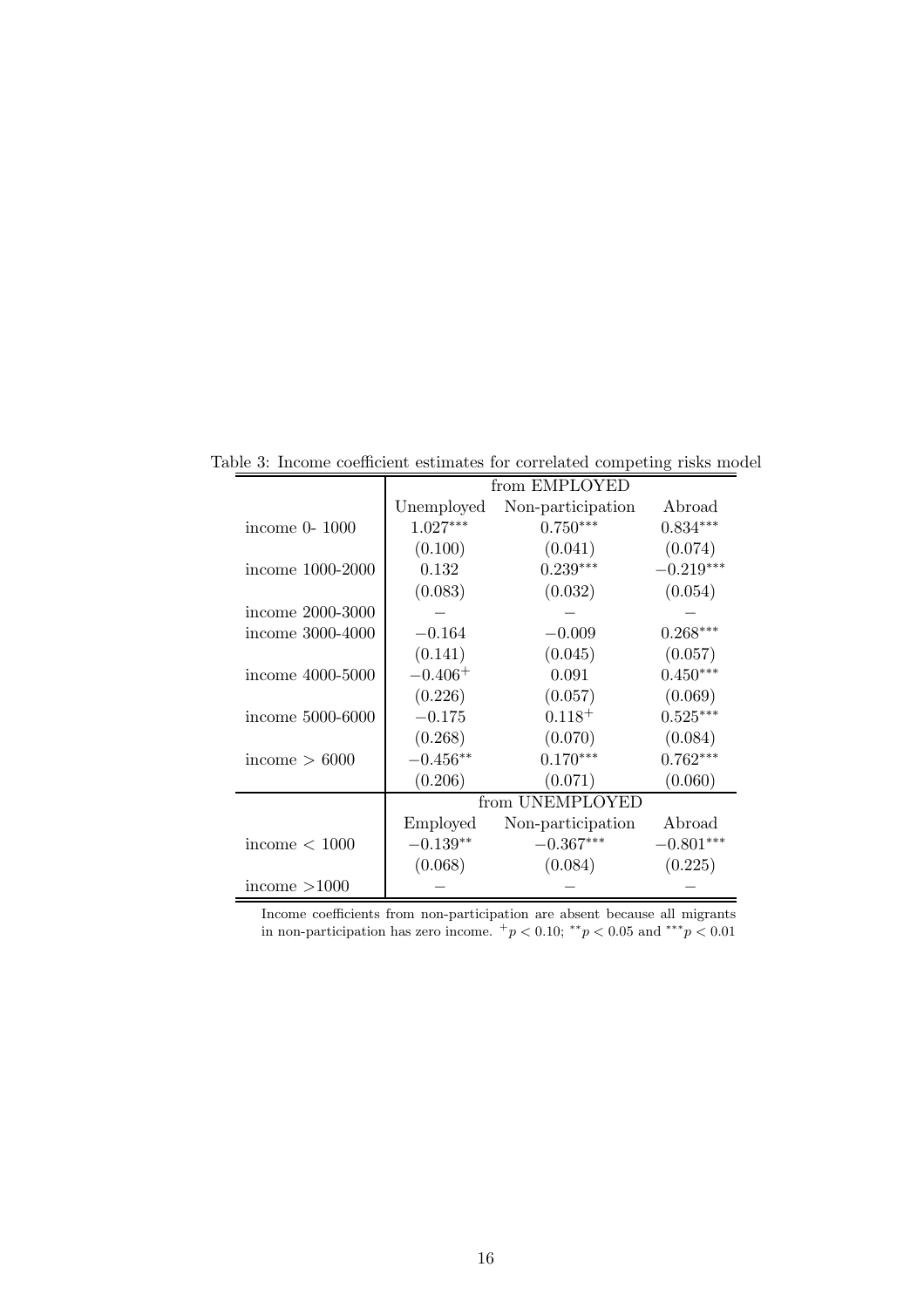#### 5.2 Transition probability in multi-state models

The difficulty in interpreting the covariate effects also arises in many other non-linear models, such as the multinomial logit and probit models (see e.g. Cameron and Trivedi (2005), chapter 15). The results of such models are, therefore, usually reported in terms of the marginal effects on the probability of interest. Thomas  $(1996)$  and Kyyrä  $(2009)$  argue that a similar practice is useful in the context of competing risks models. Although the marginal effects eliminate much of the confusion in the interpretation of the results from competing risks models, they have rarely been computed. A drawback is that in general the marginal effects have no analytical solution, making their computation demanding and statistical inference difficult. Kyyrä (2009) shows that simple closed form solutions exist for the competing risks models with piecewise constant baseline hazards and discrete unobserved heterogeneity, exactly the model formulation we assume.

To look further ahead, we need to take all the transitions into account. In a multi-state model, migrants can return to the state they were once before. An employed migrant may, as we observe in our data, first become a non-participant before he leaves the country. Another possible route to leave the country is through unemployment and non-participation. It is even possible that the migrant, after a period of unemployment, returns to work and then leaves the country. The transition probability, which is the probability to be in a particular state given the time since entry, takes all the possible intermediate transitions into account. Dabrowska et al. (1994) describe how we can derive these transition probabilities for the semi-Markov model we use.

The transition probability from state j to state k after a duration  $t$  (where  $t$  is now the time since the migrant entered the host) is formed by adding all possible intermediate transitions that start in  $j$ and end in k at time t. First consider the migrants who do not make a transition in  $(0, t)$ , thus  $j = k$ . Those individuals remain in  $j$  till  $t$ , they are the migrants who remain working. The probability that the employed remain working is equal to the total survival of the employed,  $S_i(t)$ , i.e.

$$
S_j(t|\overline{X}_{jk}(t)) = \Pr(\tilde{T}_j \ge t) = \prod_{l \ne j} \int \exp\left(-\Lambda_{jl}\left(t|\overline{X}_{jl}(t), V_{jk}\right)\right) dG_{jl}(V_{jl}) \tag{9}
$$

Next we have the migrants who make one transition within a period  $t$  since they entered the country, say from employment to non-participation, and then remain in this state till the end of the period. The probability that a transition from j to k before t occurs and the migrants then remain in k is equal to

$$
\int_0^t f_{jk}(u|\cdot) \cdot S_k(t-u) \, du
$$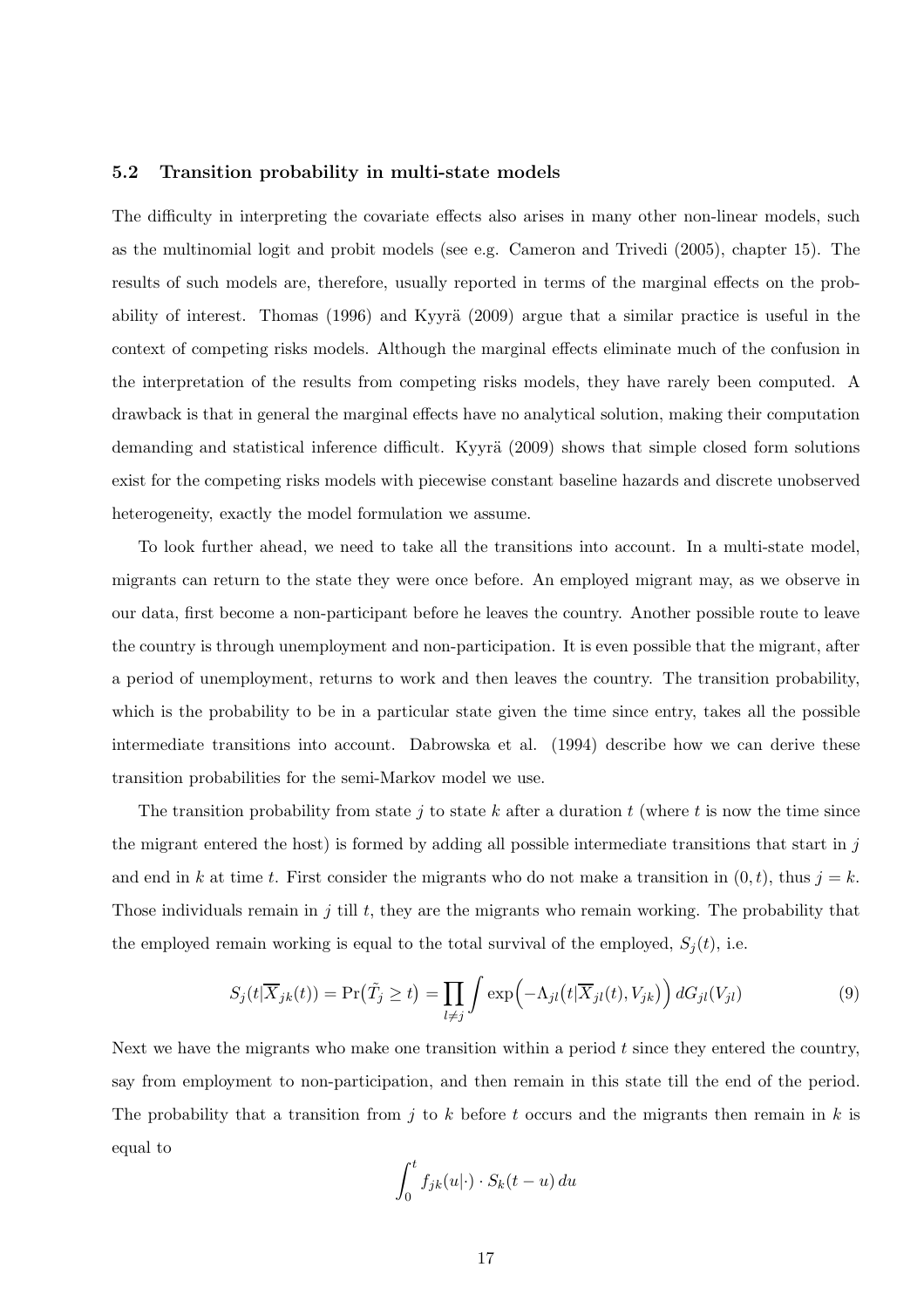with  $f_{jk}(t) = \partial F_{jk}(t)/\partial t$ , the cumulative incidence function.<sup>7</sup> Conditional on unobserved heterogeneity the cumulative incidence can be expressed as

$$
F_{jk}(t|\overline{X}_{jk}(t), V_{jk}) = \Pr(\tilde{T}_j \le t, \text{destination}: k) = \int_0^t \lambda_{jk}(s|\overline{X}_{jk}(s), V_{jk})S_j(s|\overline{X}_{jk}(s), V_{jk}) ds
$$
  

$$
= \sum_{h=1}^H \pi_{jk}^h(X|V_{jk}) \Big[ S(t_{h-1}|\overline{X}_{jl}(t), V_{jk}) - S(t_h|\overline{X}_{jl}(t), V_{jk}) \Big] J_h(t)
$$
(10)  

$$
+ \sum_{h=1}^H \pi_{jk}^h(X|V_{jk}) \Big[ S(t_{h-1}|\overline{X}_{jl}(t), V_{jk}) - S(t|\overline{X}_{jl}(t), V_{jk}) \Big] I_h(t)
$$

where  $\pi_{jk}^h(X|V_{jk})$  denotes the probability of exit from j to k in interval  $[t_{h-1}, t_h)$  conditional on exiting and  $S(t_{h-1}|\cdot) - S(t_h|\cdot)$  is the probability of exiting j during the interval  $[t_{h-1}, t_h)$ . Integrating the correlated (over  $9 \cdot M$ ) discrete unobserved heterogeneity we obtain

$$
F_{jk}(t|\overline{X}_{jk}(t)) = \sum_{q} \Pr(V_j = V_j^q) F_{jk}(t|\overline{X}_{jk}(t), V_j^q)
$$
\n(11)

with  $V_j = \{V_{jk}, k \neq j\}$  and the sum is over all possible realizations of  $V_j$  (27 in our application with a 3-point discrete unobserved heterogeneity distribution and three exit states).

Some migrants may, after first making a transition from employment to non-participation, end up abroad. The probability of making a transition from  $j$  to  $k$  within a period  $t$  with one intermediate initial transition is

$$
F_{jk}^{(2)}(t|\cdot) = \int_0^t \sum_{m=1}^4 F_{jm}(u|\cdot) \cdot f_{mk}(t-u|\cdot) du
$$

with the cumulative incidence from j to j,  $F_{jj}(t|\cdot) = 0$ . Then, the probability that a migrant who made these two transitions and who remains in state  $k$  till  $t$  is

$$
\int_0^t f_{jk}^{(2)}(u|\cdot)S_k(t-u)\,du,
$$

with  $f_{jk}^{(2)}(u|\cdot) = \partial F_{jk}^{(2)}(t)/\partial t$ . This reasoning is repeated for any number of intermediate transitions from state j to state k Thus, the transition probability, i.e. the probability to be in k starting in j after a duration t is

$$
P_{jk}(t|\cdot) = S_j(t|\cdot) \cdot I(j=k) + \sum_{p \ge 1} \int_0^t f_{jk}^{(p)}(u|\cdot) S_k(t-u) du \qquad (12)
$$

where  $f_{jk}^{(p)}(t) = \partial F_{jk}^{(p)}(t) / \partial t$  and

$$
F_{jk}^{(p)}(t|\cdot) = \int_0^t \sum_{m=1}^4 F_{jm}^{(p-1)}(u|\cdot) \cdot f_{mk}(t-u|\cdot) du
$$

 $7$ The cumulative incidence function is also known under the name 'subdistribution function'. This name reflects that the cumulative probability to make the  $j - k$  transition remains below one,  $F_{jk}(\infty|\cdot) < 1$ . Note that  $\sum_{k \neq j} F_{jk}(t|\cdot) =$  $1 - S_j(t|\cdot).$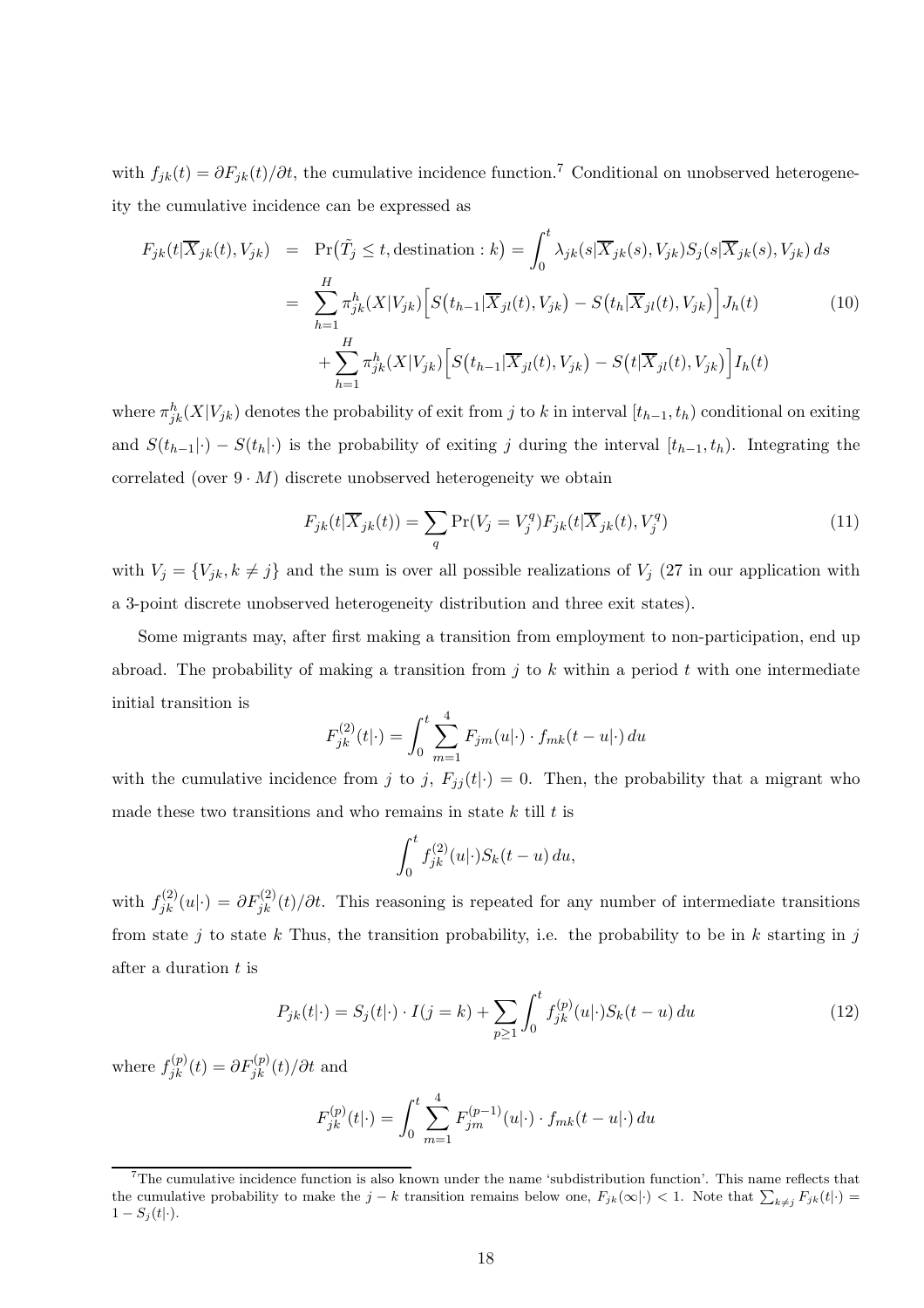In this paper, we use data on labor migrants only and are interested in return migration. By definition, all labor immigrants to the Netherlands are employed at entry. Thus, we are only interested in the transition probability from employment to abroad, the return migration probability. After estimating the competing risks model for all the possible transitions, we will derive the path of the return migration probability for the reference individual and discuss the impact of income differences on this probability.

#### 5.3 Comparing results with simple duration model

Note that for a simple (one state) duration model, the return migration probability is the cumulative density function, the probability to experience the event after a duration  $t$ . We calculate for both the simple and the correlated competing risk model (ccrm) the return migration probability for the recent labor migrants (from employed). Figure 3 presents these return migration probabilities for the reference migrant, a single male aged 30 to 35, employed in the trade sector from a country with a GDP per capita of \$2000 who entered the Netherlands in 2001 and lives in a rental house. Note that the simple model underestimates the return migration of the migrants. Five years after their arrival 62% (33% for the simple model) of the labor migrants have left the country. After ten years the percentage of migrants that have left the country has increased to 83% (55% according to the simple model).

Figure 4 presents the marginal (as a function of the time since entry) effect of initial income on the return migration probability both for the CCRM model and for the simple model. First we observe that the simple model overestimates the long run income effects on the return migration probability. When taking labor market changes into account, low-income migrants have a  $9\%$  higher probability to leave (this difference remains rather constant after five years since entry). Low-income migrants have a much higher probability of becoming unemployed or non-participating and migrants are more prone to leave when not employed. The simple model does not take this relation between the labor market status and migrant income into account.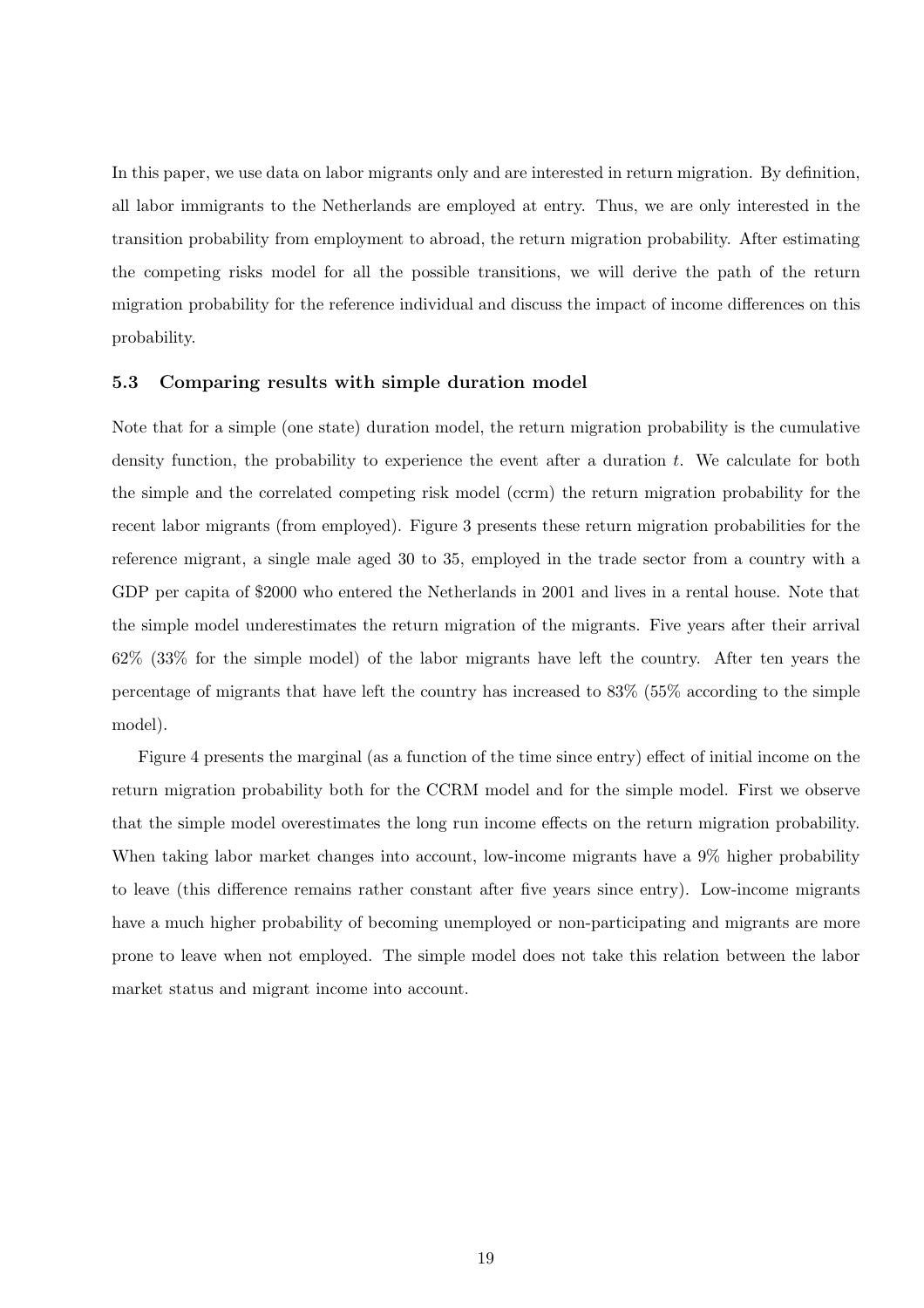

Figure 3: Probability of return with 95% confidence bands (reference individual)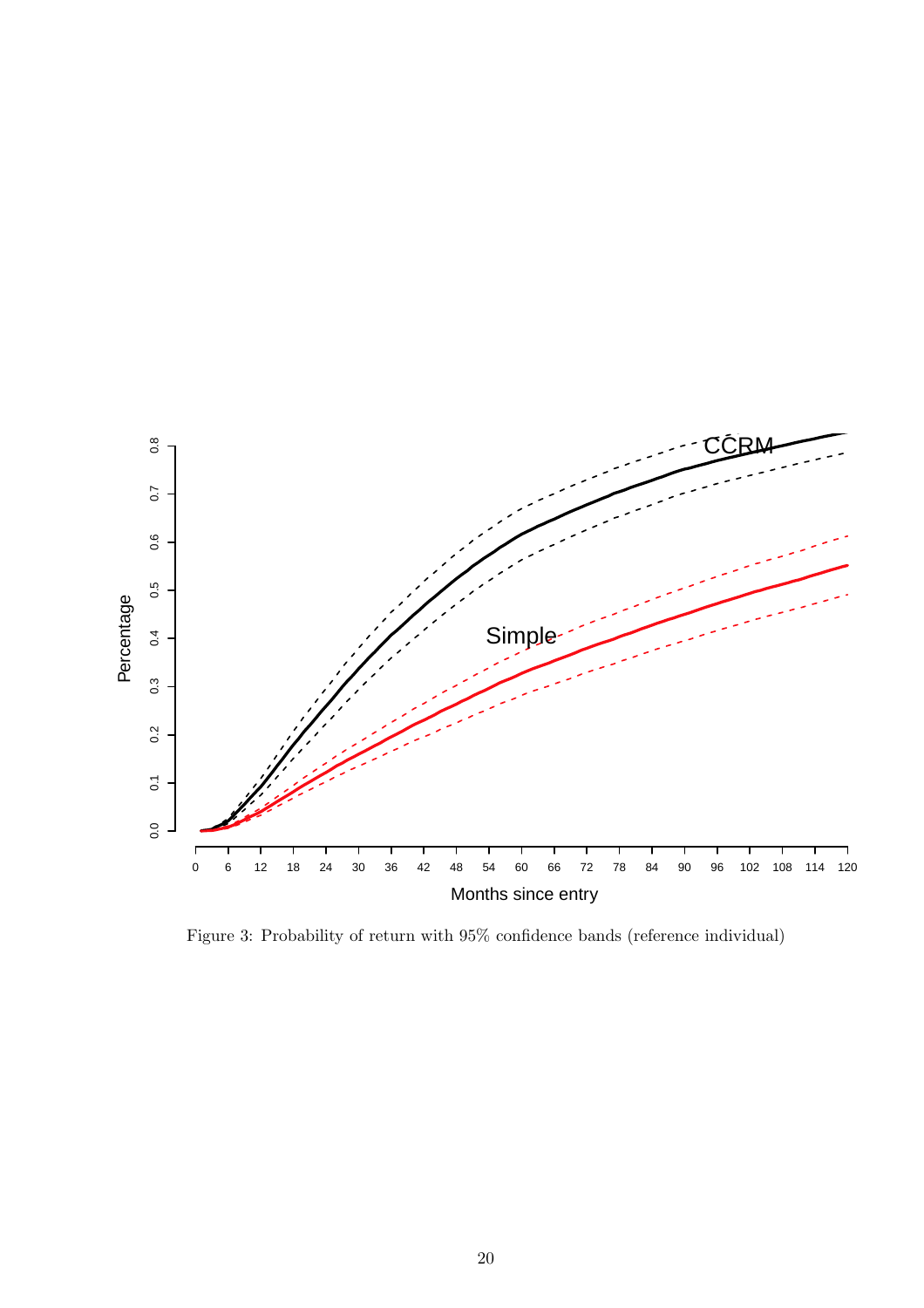

Figure 4: Marginal effect of initial income on return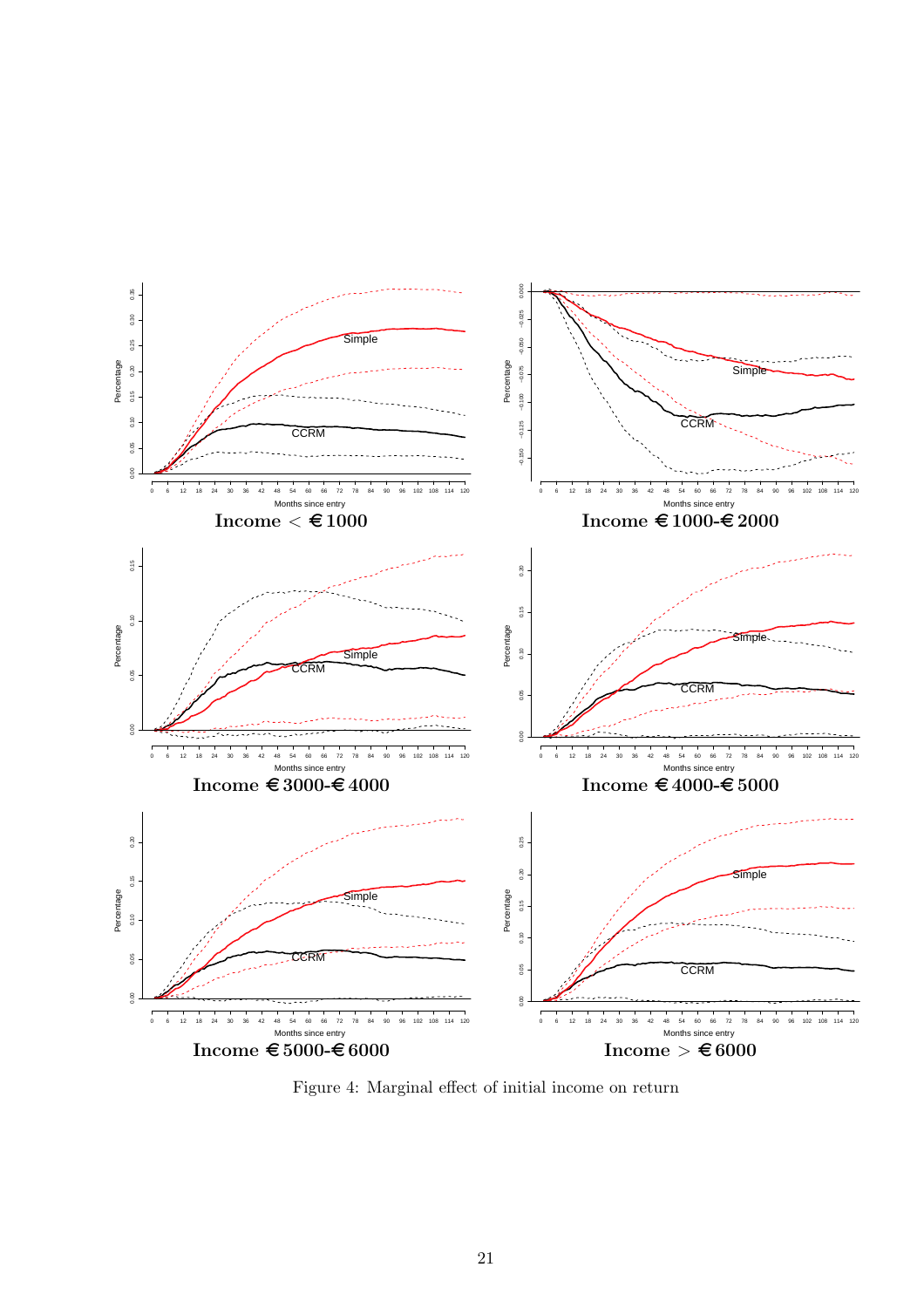|           | Initial income: from low to high |              |                          |              |              |              |              |  |  |
|-----------|----------------------------------|--------------|--------------------------|--------------|--------------|--------------|--------------|--|--|
|           | Inc 1                            | Inc 2        | Inc 3                    | Inc 4        | Inc 5        | Inc 6        | Inc 7        |  |  |
| 1 year    | $0.0378***$                      | $-0.0239**$  | $\overline{\phantom{0}}$ | 0.0159       | $0.0198+$    | $0.0224^{+}$ | $0.0253**$   |  |  |
| 2 year    | $0.0820***$                      | $-0.0624***$ |                          | 0.0424       | $0.0496^{+}$ | 0.0440       | $0.0489^{+}$ |  |  |
| 3 year    | $0.0930***$                      | $-0.0903***$ |                          | 0.0556       | 0.0571       | 0.0573       | $0.0568+$    |  |  |
| 4 year    | $0.0964***$                      | $-0.1080***$ |                          | 0.0601       | $0.0644^{+}$ | 0.0585       | 0.0614       |  |  |
| 5 year    | $0.0909***$                      | $-0.1136***$ |                          | 0.0622       | $0.0655^{+}$ | 0.0600       | 0.0594       |  |  |
| 6 year    | $0.0916***$                      | $-0.1107***$ |                          | 0.0618       | $0.0645^{+}$ | $0.0616+$    | $0.0610^{+}$ |  |  |
| 7 year    | $0.0875***$                      | $-0.1121***$ |                          | $0.0587^{+}$ | $0.0620^{+}$ | 0.0577       | 0.0571       |  |  |
| 8 year    | $0.0841***$                      | $-0.1103***$ |                          | $0.0560^{+}$ | $0.0582^{+}$ | 0.0530       | 0.0532       |  |  |
| 9 year    | $0.0797***$                      | $-0.1044***$ |                          | $0.0569+$    | $0.0570+$    | $0.0518 +$   | $0.0527+$    |  |  |
| $10$ year | $0.0714***$                      | $-0.1018***$ |                          | $0.0505^{+}$ | $0.0518^{+}$ | $0.0490^{+}$ | $0.0484^{+}$ |  |  |

Table 4: Marginal income effect on return probability by duration in NL

Inc 1: Monthly income  $\leq \epsilon$  1000; Inc 2: Monthly income  $\epsilon$  1000- $\epsilon$  2000; Inc 3: Monthly income  $\epsilon \in 2000$ - $\epsilon$  3000; Inc 4: Monthly income  $\epsilon$  3000- $\epsilon$  4000; Inc 5: Monthly income  $\epsilon$  4000- $\epsilon$  5000; Inc 6: Monthly income  $\epsilon$  5000- $\epsilon$  6000; Inc 7: Monthly income >  $\epsilon$  6000. <sup>+</sup>p < 0.10; \*\*p < 0.05 and \*\*\* $p < 0.01$ 

Indeed, Table 4 summarizes the marginal effects of initial income on return probability by duration in the Netherlands. The U-shaped relationship between initial income and return is clear and also the lowest earners have the highest probability of return among all income groups regardless of their migration duration. There is evidence of failure leading to return migration as those with the lowest income have the highest probability for the first year, and about 30% more likelihood, to return compared with the next likely group (the top earners). In addition, the probabilities of return peak at about 3-4 years for the lowest income group, whilst for the other income groups peaks a bit later at about 4-6 years. The gap in the intensity of return between the lowest- and highest-income group does not decline over time. Although we still find a U relationship between initial income and return intensity, there is no significant difference among the high income groups, earning above the average income, income groups 4-7.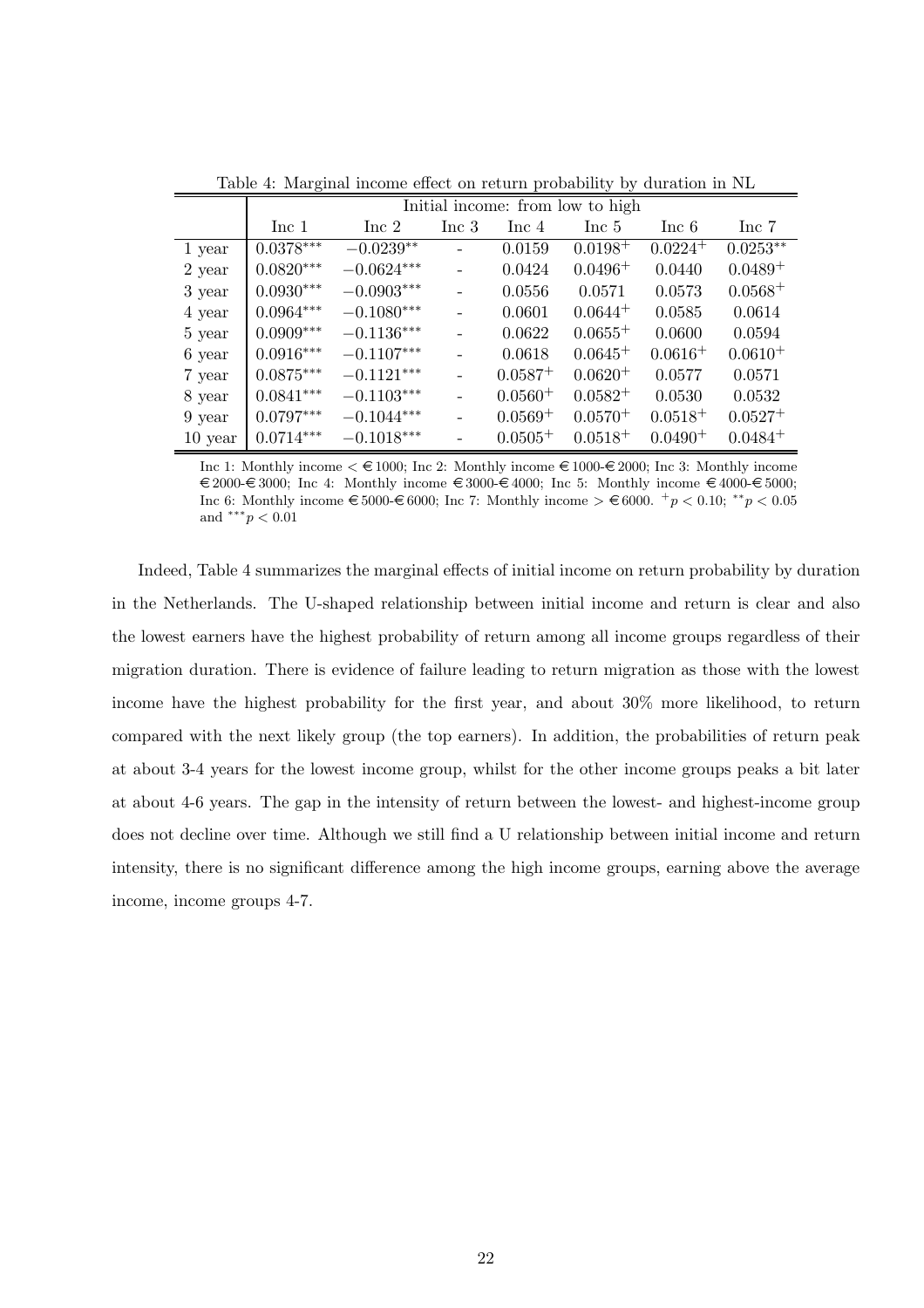### 6 Microsimulation

The return migration probability gives the probability that a labor migrant is abroad after a given time since the migrant entered the country. It takes the full dynamics into account. However, this transition probability hides the information on how an individual reached a certain state. Many relevant indicators of the paths of the immigrants on the host labor market, e.g. the average length of an unemployment spell, cannot be derived analytically. In this section we provide these indicators on the basis of microsimulations. These simulations use the estimated parameters of the correlated competing risks model and the observed entry into the Netherlands as input.

This simulation is based on a synthetic cohort of labor migrants, all entering at the same time. The synthetic cohort consists of 50,000 migrants, for which the distribution of the start population of migrants equals the observed entry distribution. For each simulation round, we draw a vector of parameter estimates assuming that the estimated coefficients are normally distributed around the point estimates with a variance-covariance matrix equal to the estimated one. Then, on a monthly basis, we simulate the transitions for each member of the synthetic cohort using the implied transition intensities. If the simulated migrant becomes unemployed, we use the transition intensity from unemployment, and similarly for a non-participating migrant and a migrant abroad. In the simulations the exogenous explanatory factors remain at their initial value. The (endogenous) value of the income of the migrant increases over the length of the time spent in employment using the implied income increase obtained from the estimated ccrm. We use the evolution of the labor-migration path, the history of all occurrences of labor market and migration states, of each individual member in the (dynamic) simulation. Thus, if a (simulated) migrant finds a job again after some period of unemployment, we take the effect of the labor market experience into account. We simulate the labor-migration path for ten years, and in the end we save the whole simulated migrant history. We repeat the simulations 100 times.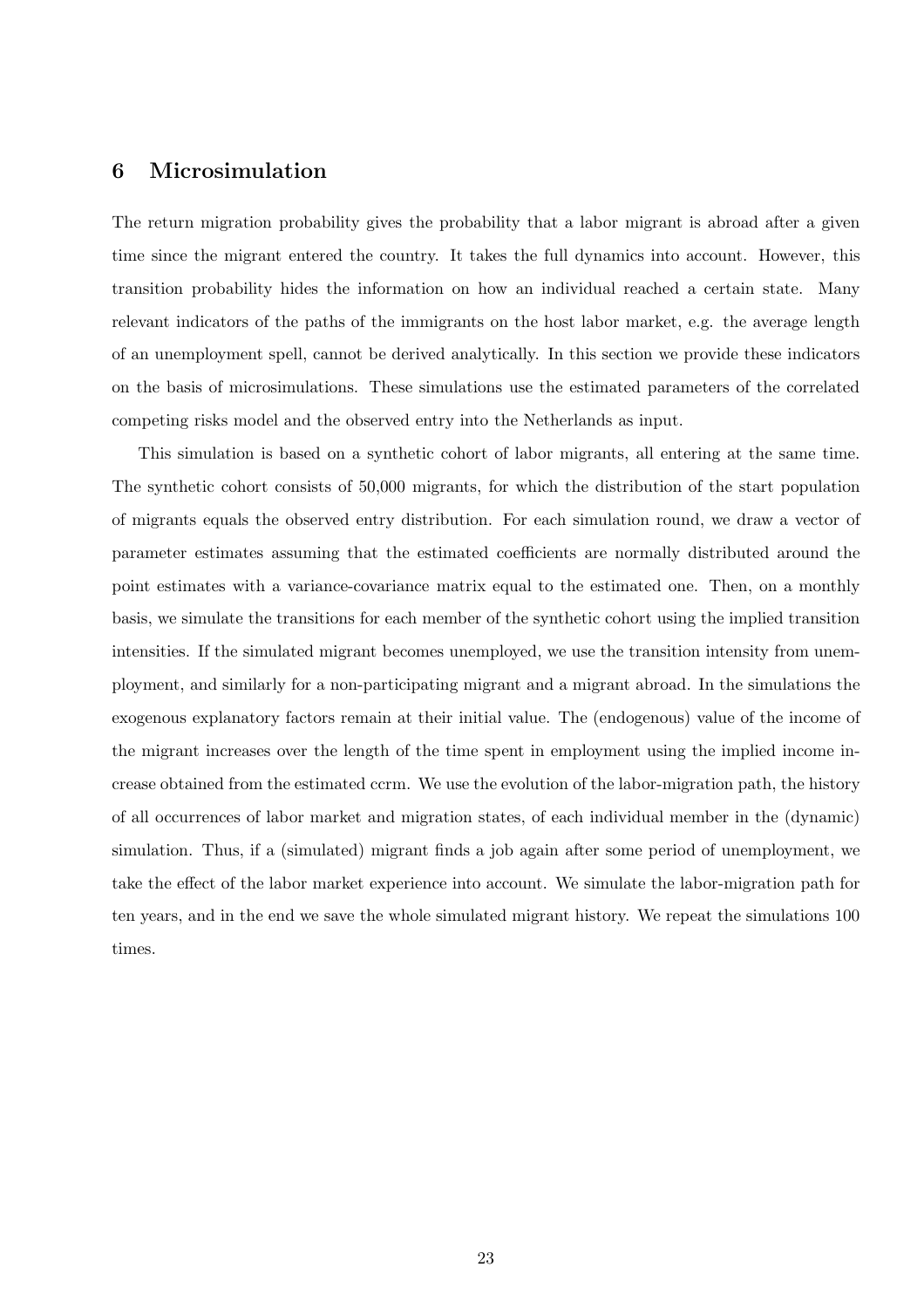|                                     | Initial income: from low to high |         |         |         |         |         |         |
|-------------------------------------|----------------------------------|---------|---------|---------|---------|---------|---------|
|                                     | Inc 1                            | Inc 2   | Inc 3   | Inc 4   | Inc 5   | Inc 6   | Inc 7   |
| Average time in NL                  | 47.2                             | 67.4    | 56.7    | 50.7    | 50.4    | 50.8    | 50.6    |
| Fraction of time in NL employed     | 65.8%                            | 79.6%   | 78.4%   | 77.7%   | 78.0%   | 78.0%   | 77.9%   |
| Fraction of time in NL unemployed   | $6.3\%$                          | $3.4\%$ | $3.3\%$ | $2.3\%$ | $2.1\%$ | $2.3\%$ | $2.2\%$ |
| Fraction of time in NL no income    | 27.9%                            | 17.0%   | 18.3%   | 20.0%   | 19.9%   | 19.8%   | 19.9%   |
| Fraction unemployed within 10 years | 15.7%                            | 12.3%   | 10.0%   | 8.6%    | 8.2%    | $8.5\%$ | $8.3\%$ |
| Fraction no-income within 10 years  | 69.5%                            | 65.7%   | 58.9%   | 56.6%   | 56.0%   | 56.5%   | 56.3%   |
| Average $#$ employment spells       | 1.52                             | 1.38    | 1.32    | 1.28    | 1.27    | 1.28    | 1.28    |
| Average spell length if employed    | 20.4                             | 38.7    | 33.8    | 30.8    | 30.9    | 30.9    | 30.9    |
| Average $#$ unemployment spells     | 0.42                             | 0.25    | 0.18    | 0.15    | 0.15    | 0.18    | 0.15    |
| Average spell length if unemployed  | 7.2                              | 9.3     | 10.2    | 7.6     | 7.4     | 7.7     | 7.5     |
| Average $\#$ no income spells       | 0.84                             | 0.73    | 0.65    | 0.62    | 0.62    | 0.62    | 0.62    |
| Average spell length if no income   | 15.7                             | 17.0    | 16.1    | 16.3    | 16.2    | 16.1    | 16.2    |

Table 5: Simulation results for 10 years

Inc 1: Monthly income  $\leq \text{\textsterling}1000$ ; Inc 2: Monthly income  $\text{\textsterling}1000\text{-}\text{\textsterling}2000$ ; Inc 3: Monthly income  $\text{\textsterling}2000\text{-}\text{\textsterling}3000$ ; Inc 4: Monthly income  $\epsilon \leq 3000 - \epsilon 4000$ ; Inc 5: Monthly income  $\epsilon \leq 4000 - \epsilon 5000$ ; Inc 6: Monthly income  $\epsilon \leq 5000$  $\epsilon \in 6000$ ; Inc 7: Monthly income  $\epsilon \in 6000$ ;

Table 5 presents some labor market and migration indicators and Table 6 presents the average paths of the migrants on the labor market. Both these simulations results are differentiated by initial income level. It is obvious that the low income migrants spend more time unemployed and nonparticipating and less time employed. The distinction between the high income groups levels off, though the difference between the lowest, middle and high groups is still apparent. Almost 16% of the lowest-income migrants have been unemployed within ten years of arrival. When they become unemployed they are unemployed for slightly more than half a year. However, the migrants in the lowest-income group also stay less than a little over one year in the country. Still, more than 8% of the high-income groups (groups 4-7) have been unemployed within ten years in the Netherlands and stay on average unemployed for 7.5 months. More than half of the migrants experience a period with no income (70% for the lowest-income group). On average they are without income for about one year and four months. From Table 6 we can derive that the majority of these migrants without income remain in the country after their job has finished, as 37% to 51% of the labor migrants returning after first experiencing a period of no income. Another interesting fact from Table 6 is that only a small portion of the migrants remains employed for the full (simulated) ten-year period. For the lowestincome group only 0.3% of the migrants remains employed for the whole ten years. The lower-income groups leave the country more often after one (or more) labor market changes. Interestingly, the most common path for the lowest-income group is non-participation before return (45%), whilst for the highest-income groups is leaving straight from employment  $(45\%)$ .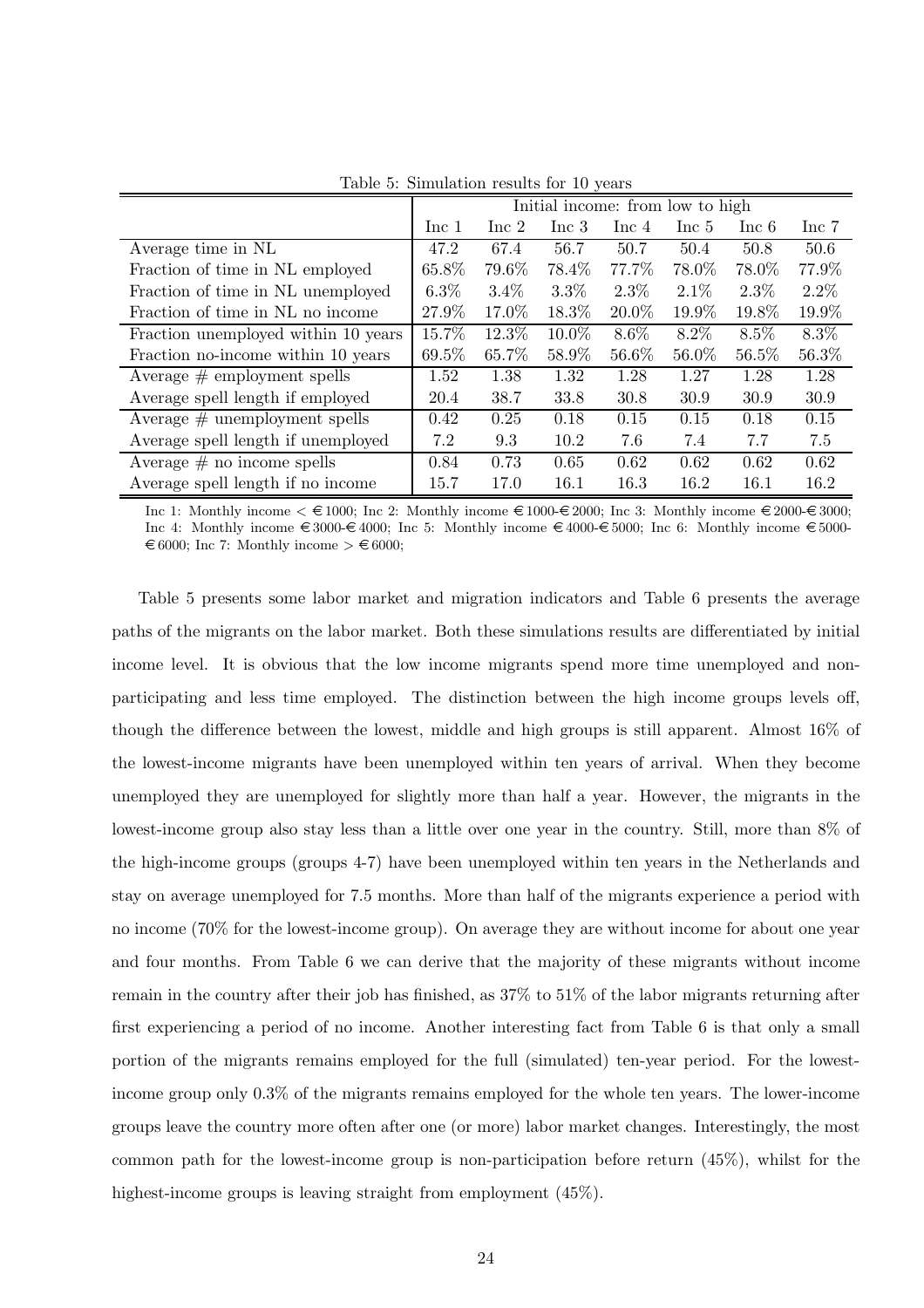| Table 6: Labour market paths                 |         |                   |          |          |                                  |          |          |  |
|----------------------------------------------|---------|-------------------|----------|----------|----------------------------------|----------|----------|--|
|                                              |         |                   |          |          | Initial income: from low to high |          |          |  |
|                                              | Inc 1   | Inc 2             | Inc 3    | Inc 4    | Inc 5                            | Inc 6    | Inc 7    |  |
|                                              |         | Most common paths |          |          |                                  |          |          |  |
| % Employed for 10 years                      | $0.3\%$ | $7.3\%$           | $3.6\%$  | $2.3\%$  | $2.3\%$                          | $2.4\%$  | $2.5\%$  |  |
| % Employed-abroad                            | 26.9%   | 24.2%             | 35.5%    | 39.8%    | 40.4%                            | 39.7%    | 39.9%    |  |
| Average employment duration                  | 23.6    | 35.6              | 32.4     | 30.2     | 29.8                             | $29.9\,$ | 29.7     |  |
| % Employed-NP-abroad                         | 40.6%   | 36.8%             | 33.6%    | 33.0%    | 32.8%                            | 32.8%    | 32.8%    |  |
| Average employment duration                  | 17.5    | $28.6\,$          | 25.8     | 23.7     | 23.9                             | 23.8     | $23.6\,$ |  |
| Average no income duration                   | 20.4    | 19.4              | 19.7     | $20.0\,$ | 20.1                             | $20.0\,$ | $20.2\,$ |  |
| % Employed-NP-employed                       | 2.5%    | 8.4%              | 5.5%     | 3.8%     | 4.0%                             | 4.1%     | 4.1%     |  |
| Average 1 <sup>st</sup> employment duration  | 28.4    | $39.2\,$          | 36.8     | 34.5     | 36.3                             | 35.1     | 37.1     |  |
| Average no income duration                   | 14.0    | 10.1              | 11.3     | 11.9     | 11.9                             | 12.1     | 11.1     |  |
| Average 2 <sup>nd</sup> employment duration  | 78.6    | 71.7              | 72.9     | 74.6     | 72.8                             | 73.8     | 72.8     |  |
| % Emp-NP-emp-abroad                          | 10.0%   | 5.9%              | 7.9%     | $9.1\%$  | $9.0\%$                          | $9.1\%$  | $9.0\%$  |  |
| Average 1 <sup>st</sup> employment duration  | 16.5    | 24.1              | 22.4     | 20.9     | 20.9                             | $20.9\,$ | 21.4     |  |
| Average 1 <sup>st</sup> no income duration   | 8.0     | 7.6               | 7.8      | 7.7      | 7.8                              | 7.8      | 7.8      |  |
| Average $2nd$ employment duration            | 31.9    | 37.2              | 35.0     | 34.7     | 33.8                             | 34.9     | 33.4     |  |
| Most common paths ending abroad <sup>a</sup> |         |                   |          |          |                                  |          |          |  |
| % Employed-abroad                            | 29.8%   | 33.2%             | 42.7%    | 45.1\%   | 45.7%                            | 45.1\%   | 45.4%    |  |
| % Employed-NP-abroad                         | 45.0%   | 50.5%             | $40.5\%$ | 37.5%    | 37.2%                            | 37.3%    | 37.3%    |  |
| $% Emp-NP-emp-abroad$                        | 11.0%   | $8.0\%$           | $9.5\%$  | 10.4%    | 10.2%                            | 10.3%    | 10.3%    |  |
| % Emp-unemp-emp-abroad                       | 1.9%    | $1.1\%$           | 1.3%     | $0.8\%$  | $0.8\%$                          | $0.9\%$  | $0.8\%$  |  |

 $T$ able  $\theta$ : Labour market paths

Inc 1: Monthly income  $\leq \text{\textsterling}1000$ ; Inc 2: Monthly income  $\text{\textsterling}1000\text{-}\text{\textsterling}2000$ ; Inc 3: Monthly income  $\text{\textsterling}2000$ - $\epsilon \leq 3000$ ; Inc 4: Monthly income  $\epsilon \leq 3000-\epsilon 4000$ ; Inc 5: Monthly income  $\epsilon 4000-\epsilon 5000$ ; Inc 6: Monthly income  $\text{\large $\in$}5000\text{-}{\large $\in$}6000;$  Inc $\text{\large $7:}$$  Monthly income  $\text{\large $\gt$} \text{\large $\in$}6000.$ 

<sup>a</sup> Percentage of all paths ending abroad.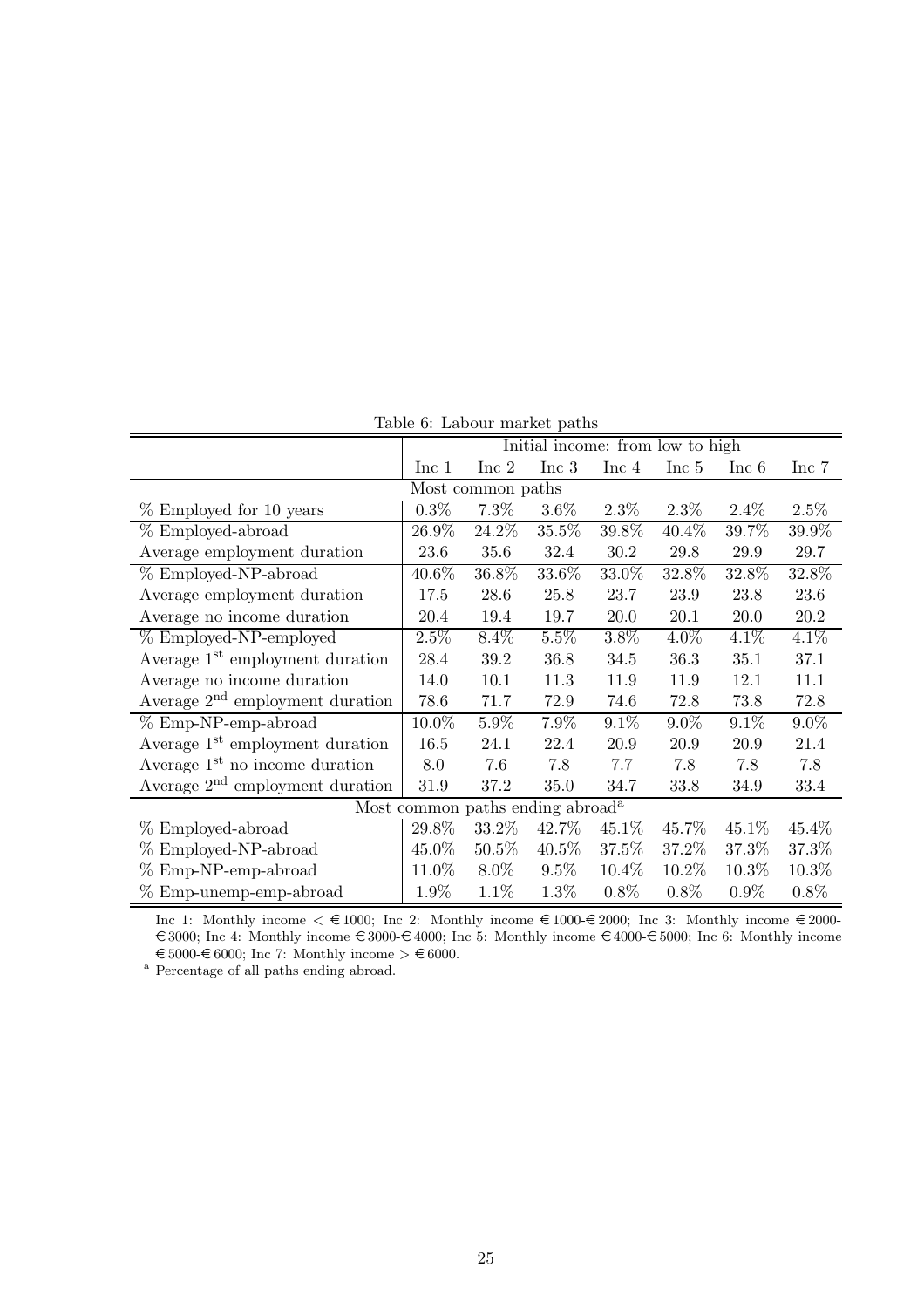# 7 Specific Countries

#### 7.1 Descriptive statistics

Given the potential variation between countries of origin, we focus here on five main countries of labor immigration to the Netherlands, namely India, Turkey, China, South Africa and Morocco. As seen in Table 7, almost 19% of recent labor immigrants came from India and 10% from China. labor immigrants from Turkey represented 11% and those from Morocco were only 3% as the majority of immigrants from these two countries tend be family migrants rather than labor immigrants. Finally, 8% of immigrants came from South Africa. The distribution of income group shows that labor migrants from Morocco and China more often start with low paying jobs, while Indian and South-African migrants are overrepresented in high-paying jobs. South African migrants are more often female, due to a Dutch policy to attract nurses from that country, while only a few Indian migrants are female. Indian labor migrants are also younger and more often single. Given the small proportion of our immigrants earning above  $\epsilon$  3000, we aggregate the high income groups together in the analysis below.

|                        | o- ----<br>Country of origin |          |          |              |          |  |  |  |
|------------------------|------------------------------|----------|----------|--------------|----------|--|--|--|
|                        | India                        | Turkey   | China    | South-Africa | Morocco  |  |  |  |
| Female                 | 11.4%                        | $17.3\%$ | 19.6%    | 28.9%        | 20.7%    |  |  |  |
| Single                 | 73.6%                        | 68.9%    | 63.8%    | 64.3%        | 64.0%    |  |  |  |
| Married                | 26.3%                        | 29.9%    | 35.5%    | 34.5%        | 33.1%    |  |  |  |
| av. age                | 29.0                         | 31.9     | 30.5     | 31.6         | 32.4     |  |  |  |
| GDP pc.                | \$787                        | \$5228   | \$1866   | \$3722       | \$1524   |  |  |  |
| ${\rm GDP}$ growth     | 8.4%                         | 4.2%     | 11.6%    | 3.9%         | 4.0%     |  |  |  |
|                        | Income distribution          |          |          |              |          |  |  |  |
| $<$ € 1000             | 20.6%                        | 33.1%    | $42.5\%$ | 21.7%        | 56.5%    |  |  |  |
| $\in 1000 - 2000$      | 17.5%                        | 27.2%    | 35.2%    | 20.6%        | $25.4\%$ |  |  |  |
| $\in 2000 - \in 3000$  | 25.1%                        | 24.5%    | 10.7%    | 21.5%        | $9.6\%$  |  |  |  |
| $\in$ 3000- $\in$ 4000 | 17.5%                        | 7.1%     | $4.3\%$  | 13.1%        | 3.5%     |  |  |  |
| $€4000 - €5000$        | 8.9%                         | 2.9%     | 2.1%     | $6.6\%$      | 1.2%     |  |  |  |
| $€ 5000 - € 6000$      | $3.0\%$                      | 1.2%     | 1.5%     | 3.9%         | 0.2%     |  |  |  |
| $\geq \epsilon$ 6000   | 7.5%                         | $4.1\%$  | 3.8%     | 12.6%        | 3.7%     |  |  |  |
| $N =$                  | 3261                         | 1851     | 1726     | 1309         | 492      |  |  |  |
| %                      | 18.7%                        | 10.6%    | 9.9%     | 7.5%         | 2.8%     |  |  |  |

Table 7: Descriptive statistics at entry: LDC labor migrants

#### 7.2 Transition probability in multistate models

Figure 5, which is based on the estimated competing risks model, shows the probability of return by duration of migration. Indians and Chinese show the highest probability of return whilst the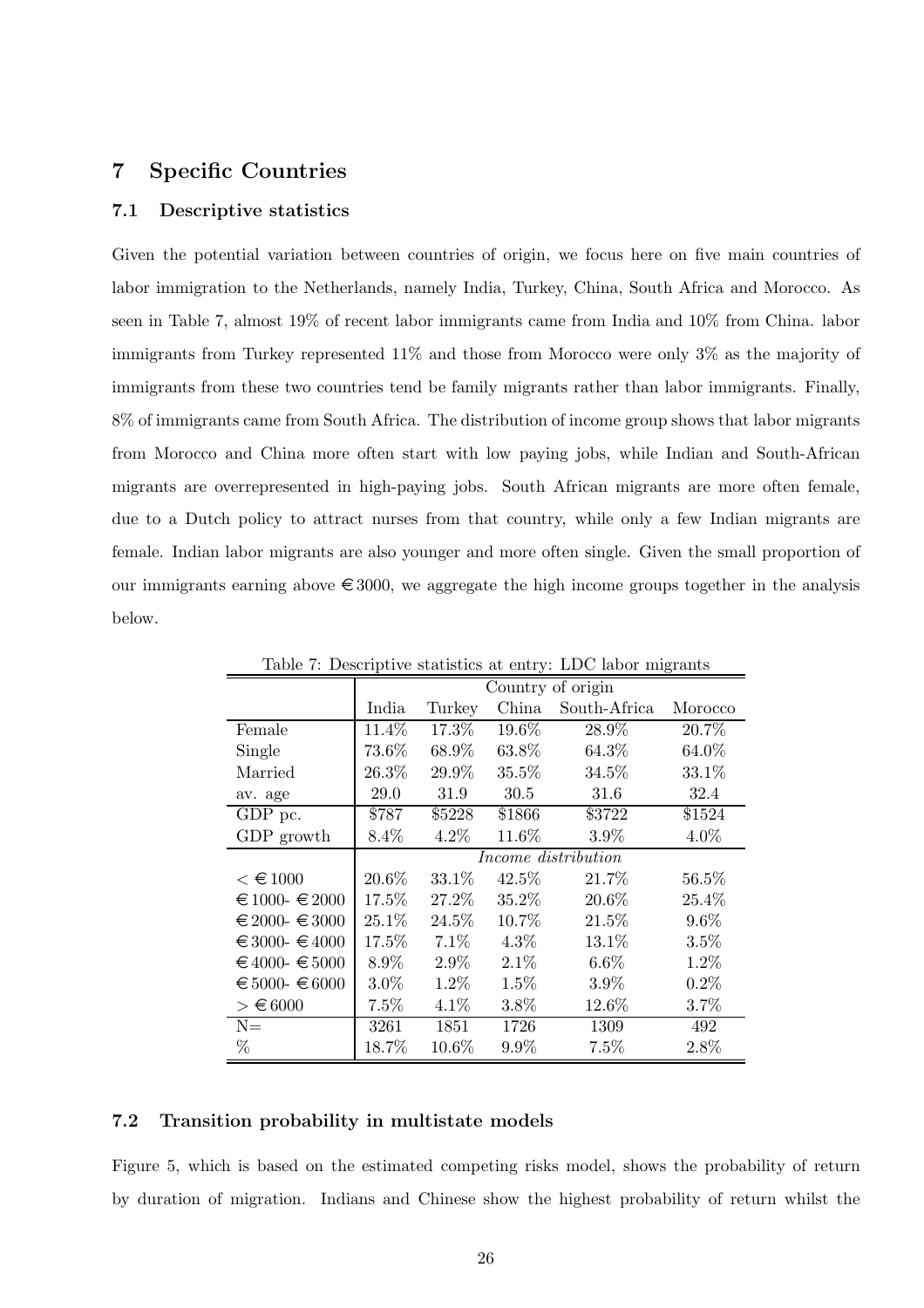

Figure 5: Probability of return by main country of origin (reference individual)

Moroccans and South Africans exhibit the lowest return. Figure 6 reveals that immigrants from India and China have, after controlling for labor market and earned income changes, the strongest income effect on return after two years, but after six years in the Netherlands, South Africans and Moroccans have the highest income effects.

In accordance with our results from Section 5.3, for each of our countries of origin we find consistently a U-shaped relationship between initial income and return, Figure 7, and that the lowest income group has the highest probability of return followed by the top earners whilst middle income groups have lower return probabilities. Although a U pattern is found for immigrants from each country, there is a variation in the impact of income on return among countries.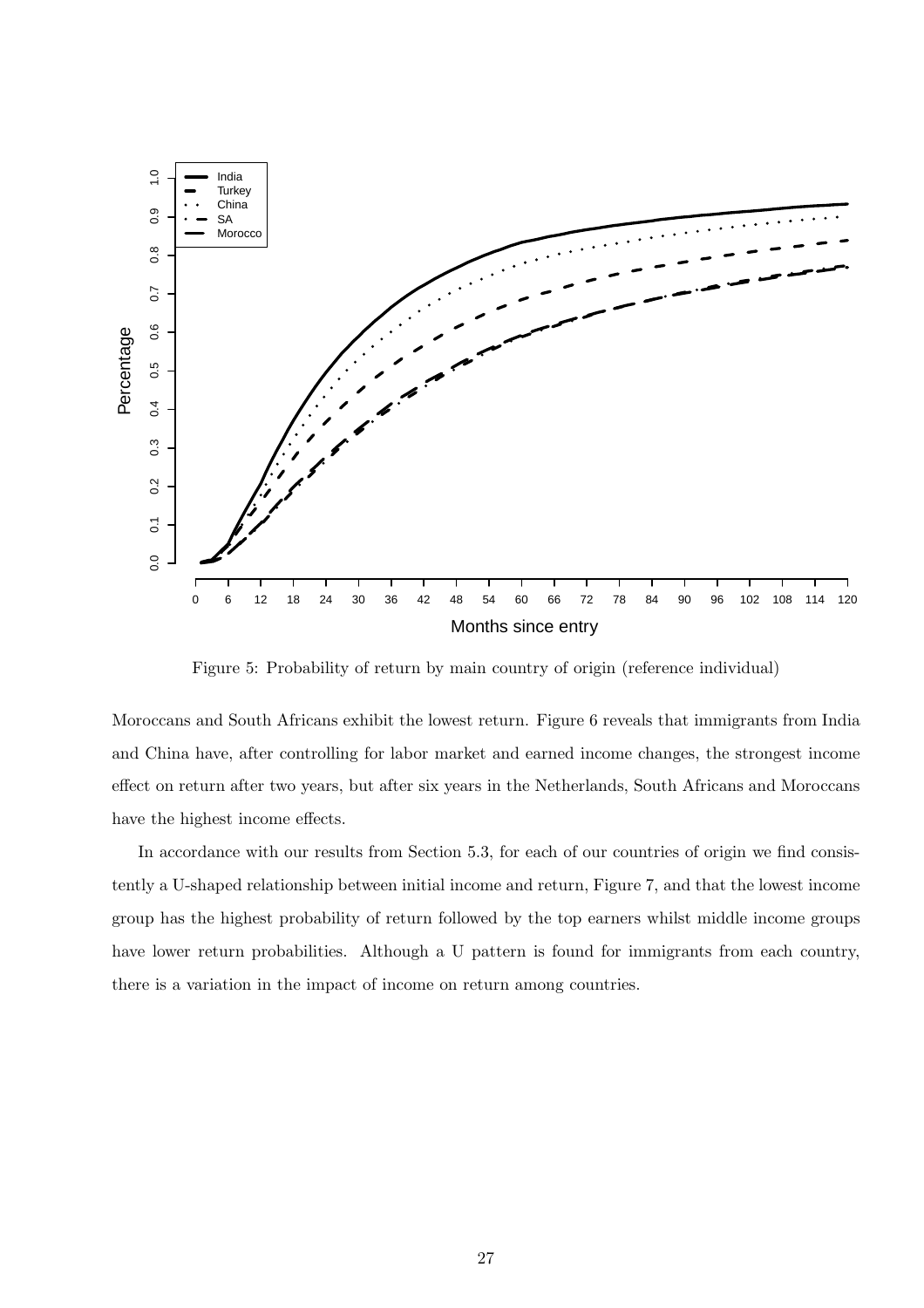

Figure 6: Marginal effect of initial income on return, by country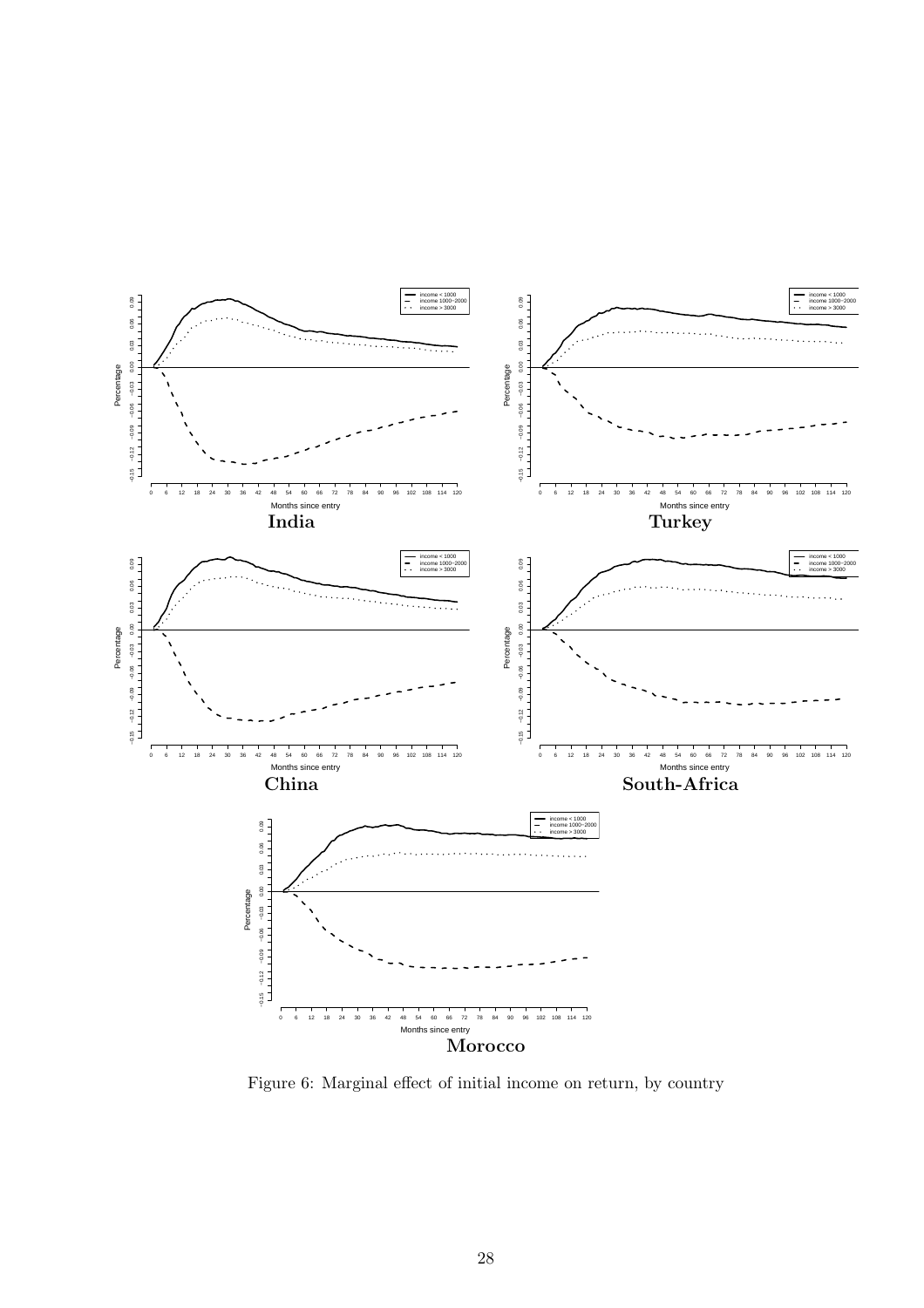

Figure 7: Marginal effect of initial income on the probability abroad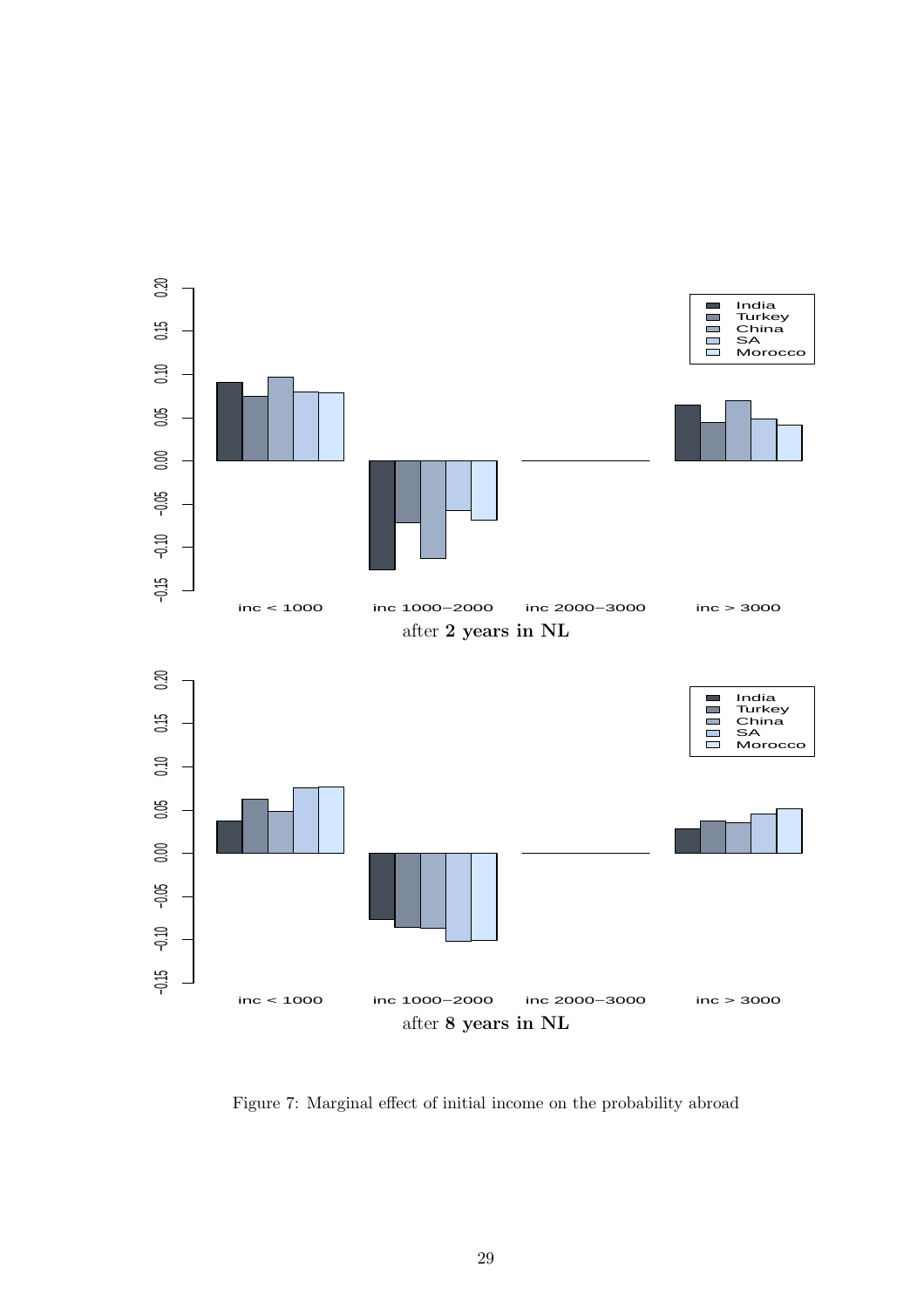A similar simulation as in Section 6 was carried out for each of the five countries separately. These simulation results also indicate the variations in the labor market path among immigrants from different countries controlling for their income group. For example, among the lowest-income group, 7% of Indians experience unemployment within 10 years in the Netherlands compared with 21% among Moroccans. On the other hand, looking at all Indian (Moroccans) immigrants, Table 8 shows that those with initially less than  $\in$  1000 stay on average 29 (50) months in the Netherlands, whilst the high earners stay 31 (54) months.

|                                                        |         |         |                 | Country of origin |          |
|--------------------------------------------------------|---------|---------|-----------------|-------------------|----------|
|                                                        | India   | Turkey  | China           | South-Africa      | Morocco  |
| Initial monthly income $\lt \text{\textsterling} 1000$ |         |         |                 |                   |          |
| Average time in NL                                     | 29.3    | 41.9    | 33.5            | 50.5              | 50.4     |
| Fraction of time in NL employed                        | 78.5%   | 66.5%   | 77.5%           | 70.2%             | 65.4%    |
| Fraction of time in NL unemployed                      | 5.3%    | 8.3%    | $6.2\%$         | 8.7%              | 14.0%    |
| Fraction of time in NL no income                       | 16.1%   | 25.2%   | $16.3\%$        | 21.1%             | $20.6\%$ |
| Fraction unemployed within 10 years                    | 7.1%    | 12.8%   | $8.5\%$         | 15.9%             | 23.0%    |
| Fraction no-income within 10 years                     | 42.1%   | 65.5%   | 41.9%           | 61.5%             | 67.5%    |
| Initial monthly income at entry $\in 1000 - 2000$      |         |         |                 |                   |          |
| Average time in NL                                     | 47.0    | 59.0    | 52.4            | 69.4              | 69.5     |
| Fraction of time in NL employed                        | 88.8%   | 80.5%   | 87.9%           | 83.0%             | 80.7%    |
| Fraction of time in NL unemployed                      | $2.3\%$ | 4.2%    | 2.8%            | $4.3\%$           | $6.8\%$  |
| Fraction of time in NL no income                       | $8.9\%$ | 15.3%   | $9.3\%$         | 12.7%             | 12.4%    |
| Fraction unemployed within 10 years                    | $5.3\%$ | 10.0%   | $6.5\%$         | 11.6%             | 16.7%    |
| Fraction no-income within 10 years                     | 39.4%   | 60.4%   | 39.0%           | 55.6%             | 62.3%    |
| Initial monthly income $\in 2000 - 63000$              |         |         |                 |                   |          |
| Average time in NL                                     | 35.8    | 49.7    | 41.2            | 59.6              | 59.3     |
| Fraction of time in NL employed                        | 87.7%   | 79.5%   | 87.1%           | 82.4%             | 79.9%    |
| Fraction of time in NL unemployed                      | $2.3\%$ | 3.9%    | 2.8%            | 3.7%              | $6.6\%$  |
| Fraction of time in NL no income                       | 10.0%   | 16.5%   | 10.1%           | 13.9%             | 13.5%    |
| Fraction unemployed within 10 years                    | 3.7%    | 7.4%    | 4.9%            | $8.9\%$           | 13.2%    |
| Fraction no-income within 10 years                     | 33.5%   | 55.1%   | 33.2%           | 51.1%             | 57.7%    |
| Initial monthly income at entry $>$                    |         |         | $\epsilon$ 3000 |                   |          |
| Average time in NL                                     | 31.1    | 45.0    | 35.6            | 54.1              | 53.9     |
| Fraction of time in NL employed                        | 87.3%   | 79.2%   | 87.2%           | 82.5%             | 80.9%    |
| Fraction of time in NL unemployed                      | 1.6%    | 2.9%    | $2.0\%$         | 2.8%              | 4.7%     |
| Fraction of time in NL no income                       | 11.1%   | 17.9%   | 10.8%           | 14.7%             | 14.4%    |
| Fraction unemployed within 10 years                    | $3.0\%$ | $6.5\%$ | $4.0\%$         | $7.4\%$           | 11.1%    |
| Fraction no-income within 10 years                     | 31.2%   | 52.9%   | 30.9%           | 49.1%             | 55.5%    |

Table 8: Simulation results for 10 years, main countries of origin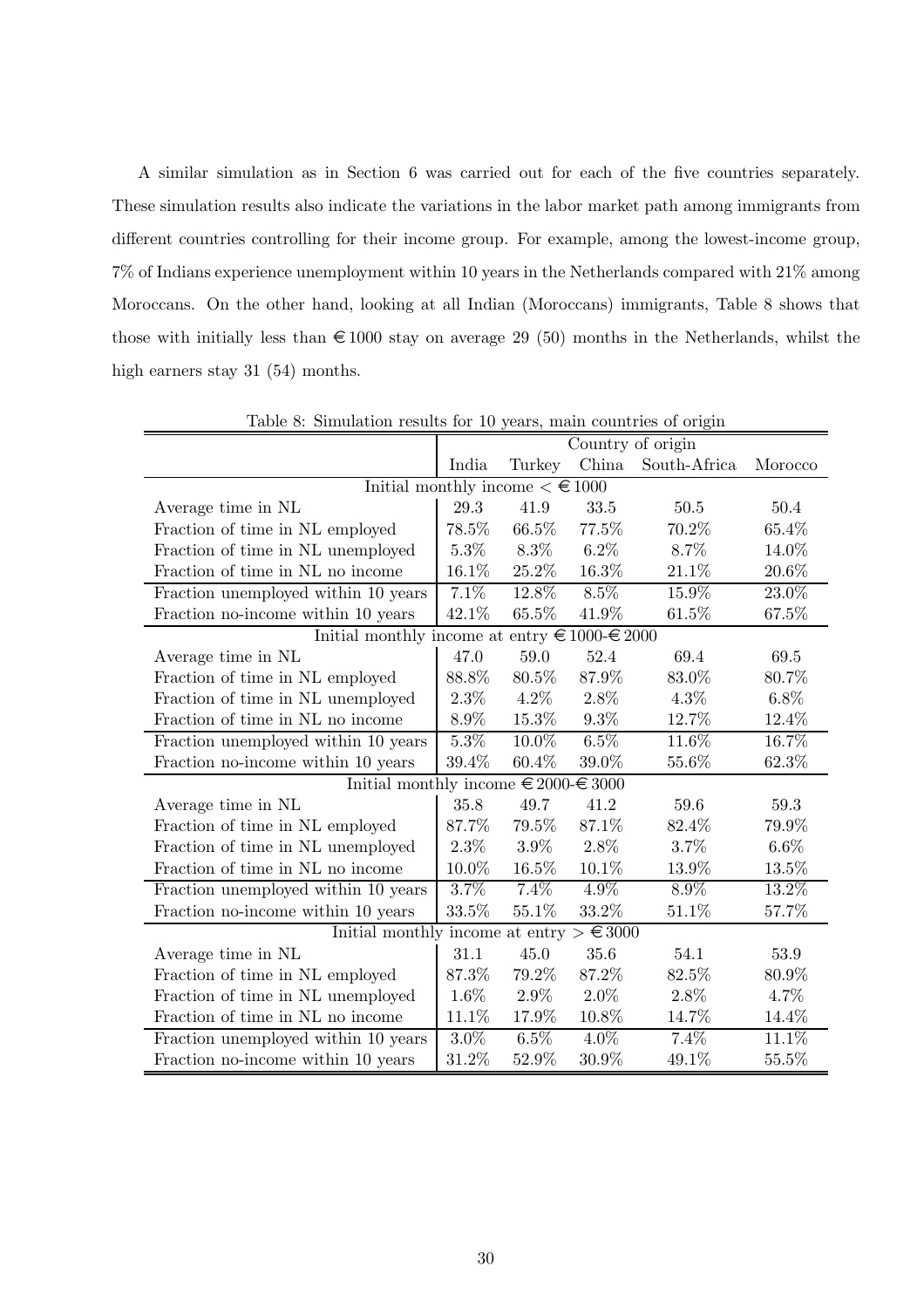# 8 Conclusion

The impact of income earned overseas is theoretically ambiguous with regard to return migration. Migrants would, on the one hand, like to extend their stay overseas as a response to higher wages; on the other hand, the gain from staying longer abroad decreases. As a consequence, higher wages abroad may have a positive or a negative effect on migration duration. In this paper, we estimate the impact of income earned in the host country on return migration of labor migrants. We use a four state correlated competing risks model to account for the strong dependence of the migrant's labor market status and earned income. In addition, we control for the changes in country of origin's economic growth and GDP per capita. For the analysis we use unique administrative panel data of recent labor immigrants from LDCs to the Netherlands.

The empirical results reveal that return intensities are U-shaped with respect to initial income with high intensity for low- and high- income groups and the lowest-income group exhibiting the highest return. We also find that ignoring the interdependence of labor market status and incomes earned leads to overestimating the long run impact of income differences on return. The fact that low income migrants return faster can be interpreted as a result of failure. On the other hand high earners leaving is due to them successfully meeting their target savings or acquiring their planned skills. Our results show that although the intensity of return varies by duration and country of origin, the U-shaped relationship between initial income and return is consistently found.

Our findings have important policy immigration implications. It is interesting to underscore that less successful immigrants return and thus the overconcern by host countries being burdened by welfare seekers is unfounded. Furthermore, the return of the more successful immigrant indicates that the concern by LDCs about the brain drain is exaggerated as migration might lead to brain circulation.

# References

- Bijwaard, G. E. (2009). Labour market status and migration dynamics. Discussion Paper No. 4530, IZA.
- Bijwaard, G. E. (2010). Immigrant migration dynamics model for The Netherlands. Journal of Population Economics 23, 1213–1247.
- Bijwaard, G. E., C. Schluter, and J. Wahba (2013). The impact of labour market dynamics on the return–migration of immigrants. Review of Economics and Statistics forthcoming.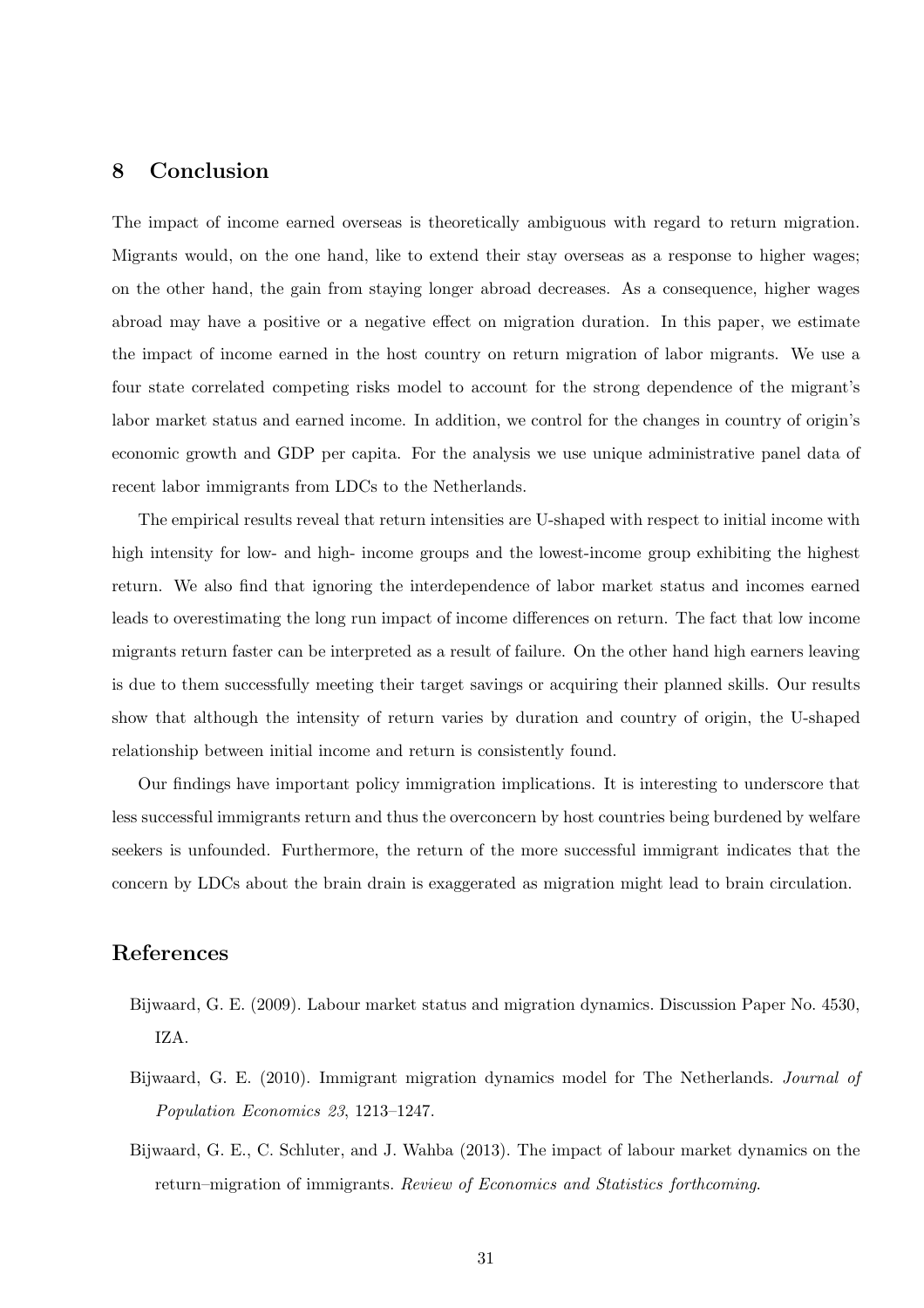- Borjas, G. J. (1989). Immigrant and emigrant earnings: A longitudinal study. *Economic Inquiry 27*, 21–37.
- Borjas, G. J. (1999). The economic analysis of immigration. In O. Ashenfelter and D. Card (Eds.), Handbook of Labor Economics, Volume 3A, Chapter 28. Amsterdam: North–Holland.
- Borjas, G. J. and B. Bratsberg (1996). Who leaves? The outmigration of the foreignborn. The Review of Economics and Statistics 78, 165–176.
- Cameron, A. C. and P. K. Trivedi (2005). Microeconometrics: Methods and Applications. Cambridge University Press.
- Chiswick, B. R. (1978). The effect of Americanization on the earnings of foreign-born men. Journal of Political Economy 86, 897–921.
- Constant, A. and D. S. Massey (2003). Self-selection, earnings and out-migration: A longitudinal study of immigrants to Germany. Journal of Population Economics 16, 631–653.
- Dabrowska, D. M., G. Wen, and M. M. Horowitz (1994). Cox regression in a Markov Renewal model: An applocation to the analysis of bone marrow transplant data. Journal of the American Statistical Association 89, 867–877.
- DaVanzo, J. (1983). Repeat migration in the United States: Who moves back and who moves on. The Review of Economics and Statistics 65, 552–559.
- Dustmann, C. (1995). Return migration: The European experience. Economic Policy 22, 214–250.
- Dustmann, C. (1997). Return migration, uncertainty and precautionary savings. Journal of Development Economics 52, 295–316.
- Dustmann, C. (2003). Return migration, wage differentials, and the optimal migration duration. European Economic Review 47, 353–369.
- Dustmann, C. and Y. Weiss (2007). Return migration: Theory and empirical evidence. British Journal of Industrial Relations 45, 236–256.
- Galor, O. and O. Stark (1991). The probability of return migration, migrants' work effort, and migrants performance. Journal of Development Economics 35, 399–405.
- Gibson, J. and D. McKenzie (2011). The microeconomic determinants of emigration and return migration of the best and brightest: Evidence from the Pacific. Journal of Development Economics 95, 18–29.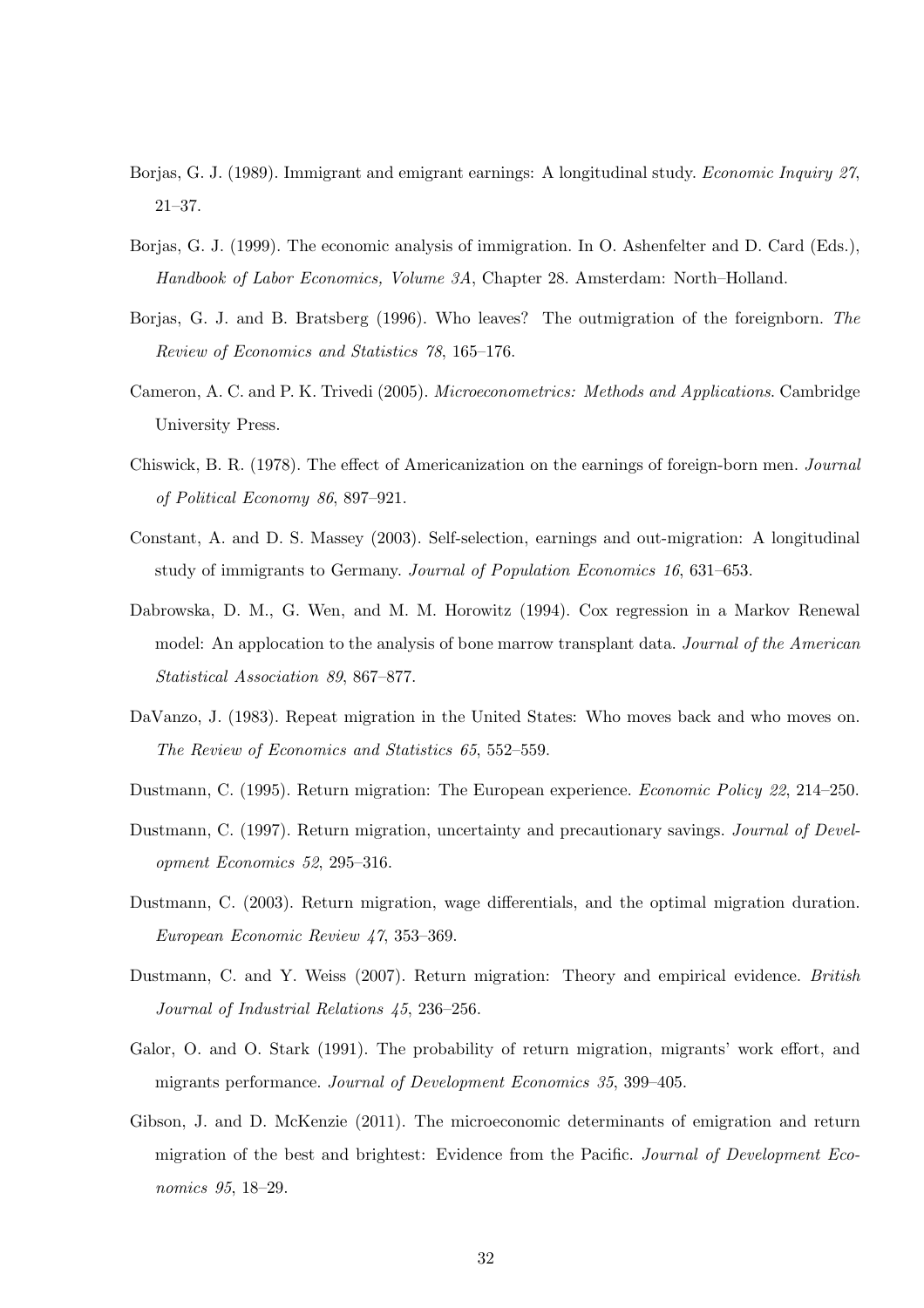- Jasso, G. and M. R. Rosenzweig (1982). Estimating the emigration rates of legal immigrants using administrative and survey data: The 1971 cohort of immigrants to the US. Demography 19, 279–290.
- Kyyrä, T. (2009). Marginal effects for competing risks models with piecewise constant hazards. Oxford Bulletin of Economics and Statistics 71, 539–565.
- Massey, D. S., J. Arango, G. Hugo, A. Kouaouci, A. Pellegrino, and J. E. Taylor (1993). Theories of international migration: A review and appraisal. Population and Development Review 19, 431–466.
- Nekby, L. (2006). The emigration of immigrants, return, vs onward migration: Evidence from Sweden. Journal of Population Economics 19, 197–226.
- Thomas, J. M. (1996). On the interpretation of covariate estimates in independent competing risks models. Bulletin of Economic Research 48, 27–39.
- Yang, D. (2006). Why do migrants return to poor countries? Evidence from Philippine migrants' responses to exchange rate shocks. The Review of Economics and Statistics 88, 715–735.